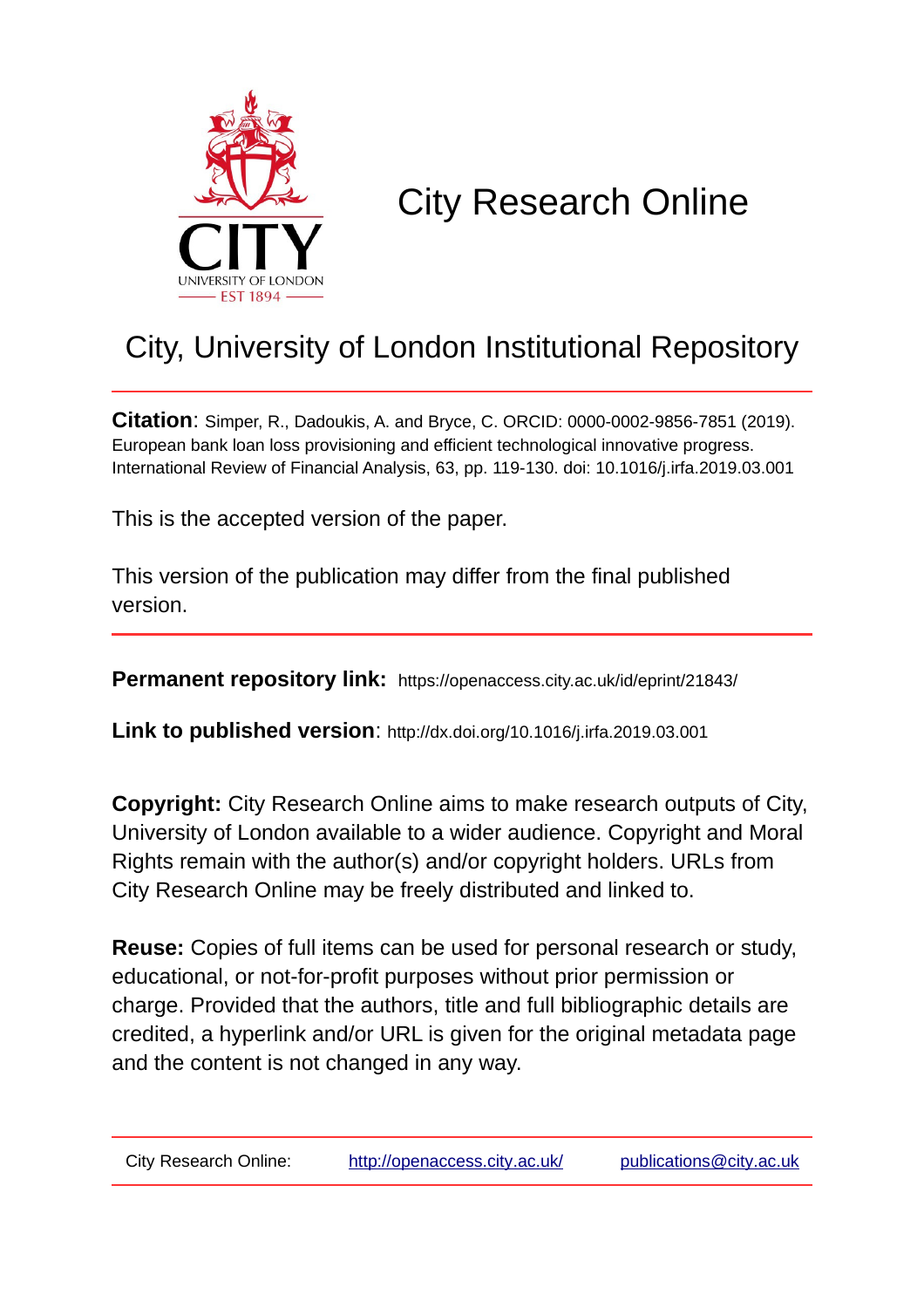### **European bank loan loss provisioning and technological innovative progress**

#### **ABSTRACT:**

This paper presents an analysis of Loan Loss Provisioning (LLP) behavior of European banks across 26-member states to determine how bad management and Technological Innovative Progress (TIP) has affected bank risk management. Technological improvements in banking have seen advances in both back and front office operations with respect to lending. This is created through increased disembodied technological change capturing improvements in both non-financial and risk management technologies. We find, using a new dynamic LLP model that European banks employed bad management practices in relation to their lending and monitoring practices, leading to higher losses on loans (through increased LLPs). However, the relationship between TIP and LLPs indicates that those banks which increased their technological efficiency with respect to costs had a greater ability to recognize bad loans, and were therefore able to subsequently increase LLPs. That is, improving technology mitigated the impact of bad management practices in European banks.

*Keywords:* Loan loss provision accounting; Bad management; Technological innovative progress; Earnings management; Risk management.

*JEL Classifications:* C33: G01: G28: G21

*Funding:* This research did not receive any specific grant from funding agencies in the public, commercial, or not-for-profit sectors.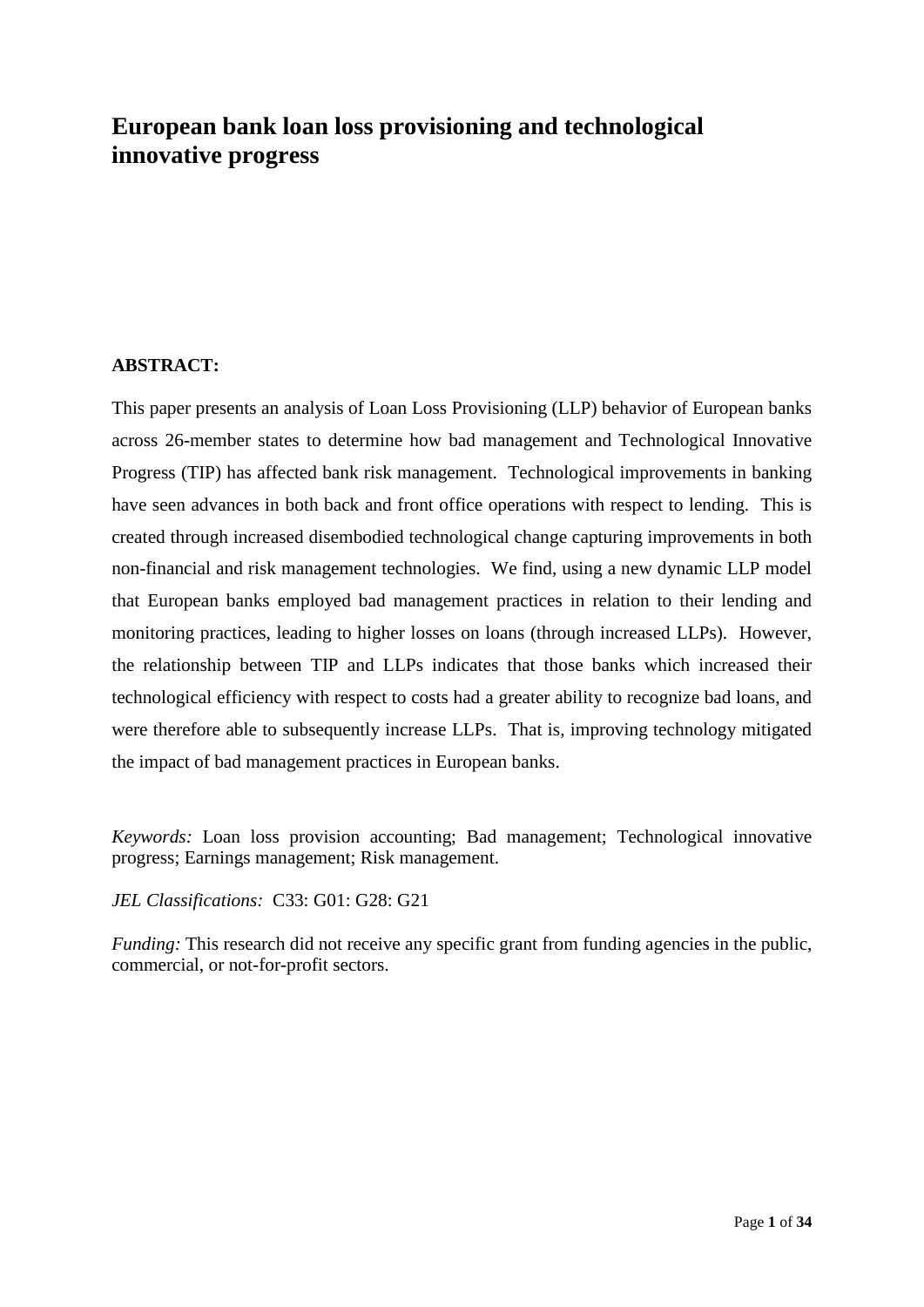#### **1. Introduction**

This paper aims to present the first contribution introducing and testing whether technological innovative progress (TIP) and the effects of increases in scale effects associated with TIP (TIPSB) has had an effect on Loan Loss Provisioning (LLP) risk strategies. As Berger (2003) discusses, technological innovation can come about through internet banking, electronic payments systems and information exchanges (e.g., the increase in the number of ATMs – in the UK ATMS have increased year-on-year from 54,900 in 2004 to 69,600 in 2017). Furthermore, increases in TIP can have a positive effect on productivity and scale efficiencies as banks are able to reduce financing costs and risk through the increased use of derivatives and off-balance sheet activities such as securitization, something found recently by Badunenko & Kumbhakar (2017). However, to the best of our knowledge, TIP and TIPSB have not, as yet, become a common determinant in the estimation of dynamic models within the LLP literature. The implication of this is that to date, it has not been tested whether TIP or TIPSB affects the LLP risk behavior of bank management – which we find in this research.

This can be considered an important omission within the current literature concerning the potential relationship between TIP, TIPSB and LLP and needs to be considered. Indeed, as banks have advanced their internal processes associated with IT systems, and better managed their loan portfolios through increased risk management modelling, this gives rise to endogeneity in any empirical specification<sup>[1](#page-2-0)</sup>. TIP and TIPSB is therefore an important determinant of the risk management of LLPs in banks and can follow an erratic process over the economic cycle as inputs change due to inventive and innovative progress. In addition, technological advances can also come from external factors including changes in regulation (see Allen & Liu 2007), which are then implemented by banks internally, or through deregulation and increases in competition (see Liu, 2010 and Badunenko & Kumbhakar 2017). For example, the Basel accords which were implemented in our sample period resulted in updates to capital requirements and changed the internal risk management characteristics of banks with respect to LLPs (Basel Committee on Banking Supervision, 2004). This seemingly exogenous effect can be internally compartmentalized into banks LLP risk management business models again leading to endogeneity between TIP and LLP (see, Adrian, 2018).

Furthermore, TIP can be said to be embodied or disembodied and as such, technological change becomes an important characteristic of bank risk management behavior dynamically.

<span id="page-2-0"></span> $<sup>1</sup>$  An excellent review of changes in risk management processes and regulations in banks and their effect on bank</sup> operations can be found in a recent IMF paper, Adrian (2018).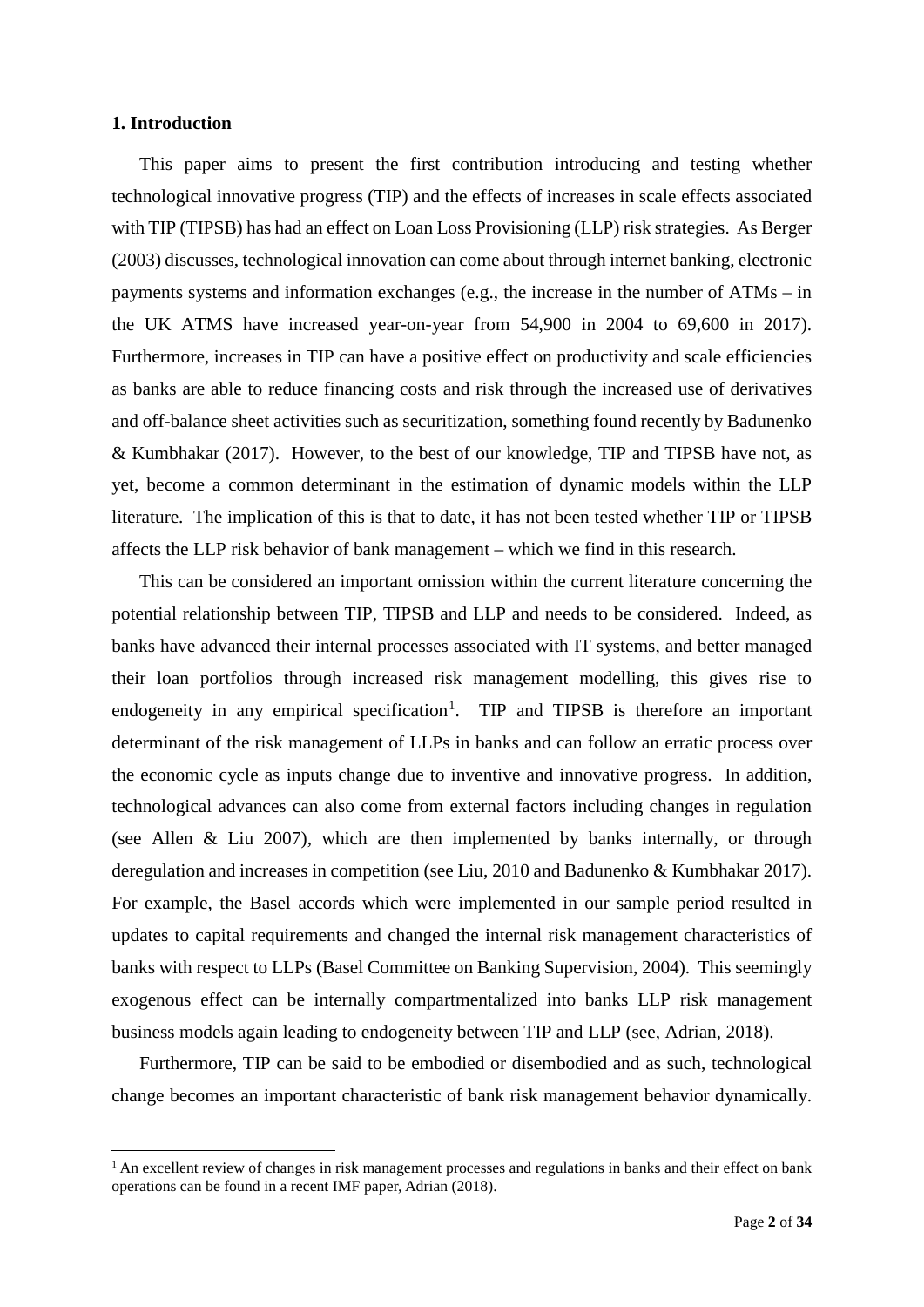We posit that technological innovations in LLP risk management can be embodied in the design of information technology (IT), new regulations, and risk management processes, that are used in both back-end and front-end applications. Which we consider has had an effect on how loan portfolios are monitored, and subsequently the risk assessments utilized when agreeing to loans. As Fukuyama and Weber (2015) argue *"financial institutions should be willing to accept nonperforming loans up to the point where the lost income (including principle) on the marginal performing loan is just offset by the reduced monitoring costs or by the increased interest income on the loan portfolio"* (page 46). However, embodied technological change with respect to LLPs is difficult to establish unless the researcher has inside information on the system characteristics of banks' IT risk arrangements and thereby their IT cost procurements for risk systems over time (as discussed by Berger, 2003).

To circumvent non-reporting of individual bank spending on technological improvements we proxy TIP by the use of estimating technological change through a cost function (this first stage has been undertaken by Hunter & Timme, 1991, Drake & Simper, 2002 and Berger, 2003). Hence, we consider technologies such as information processing (i.e., improved quality in processing deposit and loan customer information), and financial technologies such as, more advance use of risk management statistical techniques (i.e., more efficient future risk evaluation of the loan portfolio) – thus estimating directly disembodied technological change. This so called disembodied technological change therefore provides us with an initial insight to determine whether there are dynamic characteristics that should be considered when analyzing bank LLP risk management behavior (with which we concur).

Finally, our additional contribution is to estimate a comprehensive model that examines the major LLP hypotheses whilst incorporating bad management, TIP and TIPSB in a dynamic second stage specification. However, we have to accept that these additional descriptors with LLP, could be endogenous, thereby leading to problems of estimation in a standard setting. To overcome these problems we follow the approach of system GMM (Arellano & Bover, 1995 and Blundell & Bond, 1998) and we conduct a thorough SGMM with additional post estimation diagnostics not commonly reported in previous LLP empirical literature. Unfortunately, the former problem of finding correct instruments and ensuring that a dynamic LLP model is not over instrumentalized has been misinterpreted in the literature, leading to potentially biased and misleading results, which we aim to address. It should be noted at this point the importance of the Hansen J-statistic and how researchers have misinterpreted the estimate and Roodman's p-value equal to a 0.25 lower bound (Roodman, 2009b). Indeed, Roodman (2009a) warns against the 'liberal' use of conventional significance levels when trying to rule out correlation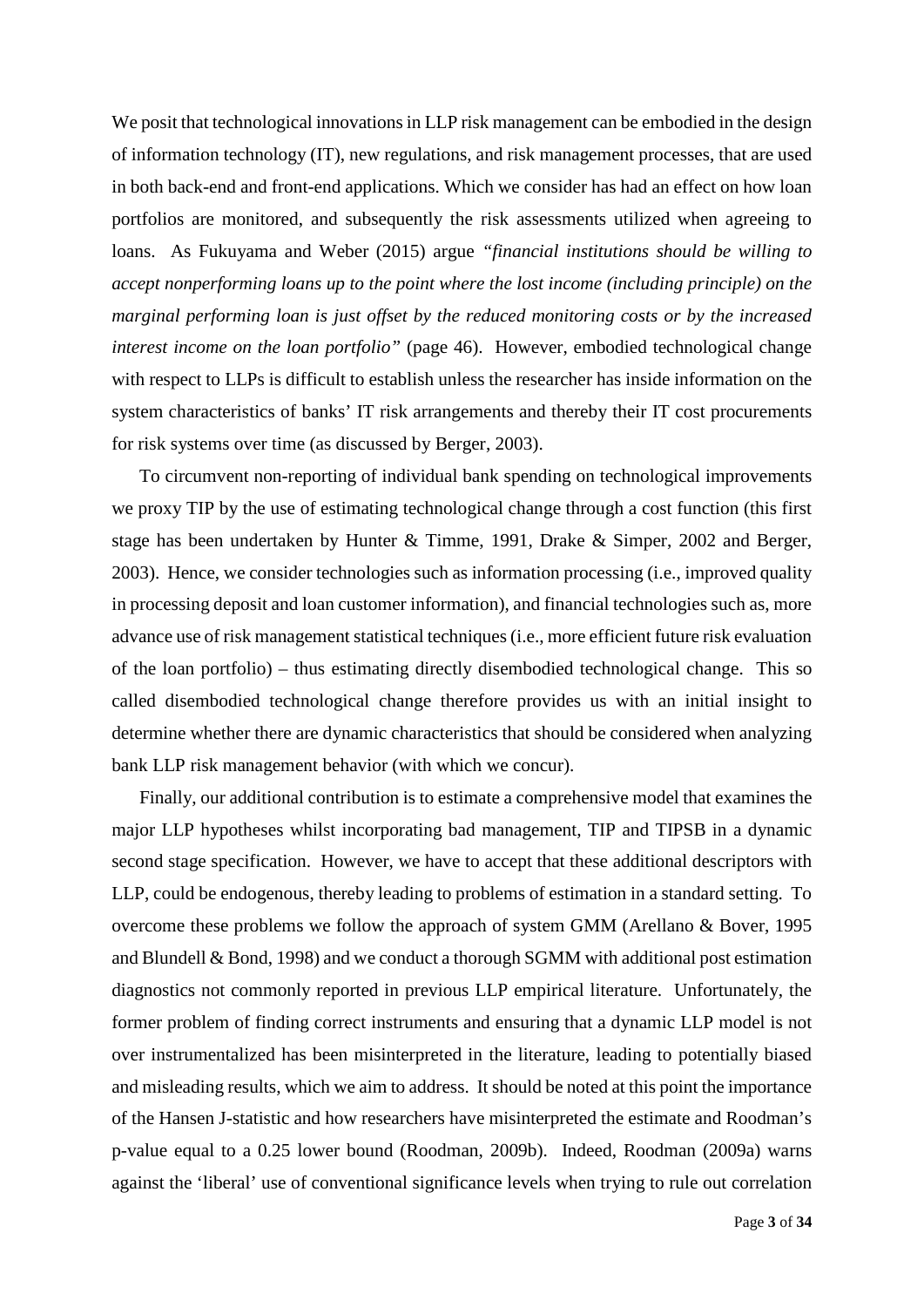between instruments and the error term. For example, Mamatzakis et al. (2013), Table 11, has all 6 models with a Hansen statistic below 0.163, Table 12 with all 4 models below 0.22 and Table 13 with all 5 models having a Hansen below 0.24; Skala's (2015) Models (7) and (8) present p-values equal to 0.17 and 0.03; whereas, Olszak et al. (2016) Table 3 gives actual values ("\*\*\* denotes significant at the 1% level") equal to 1343.45\*\*\* (Model 3), 1310.45\*\*\* (Model 4) and 284.4\*\*\* (Model 8), Table 4, Models 2, 3, 5, 6, 7 and 10 all have 'significant at the 1% level', in Table 5, all 13 different models have 'significant at the 1% level' and even in their 'robustness check, Table 9 has 9 of the 12 models all rejecting at the 1% critical level Hansen statistics. Our final contribution is to present a coherent LLP dynamic specification that can therefore explain these numerous theories in a fully specified model.

The remainder of this paper is organized as follows: Section 2 provides a review of previous literature specific to LLP. Section 3 presents our hypotheses. Section 4 provides a detailed justification of our methodological approach with Section 5 discussing the data. Section 6 presents our empirical results and discusses them in the context of both previous studies, with conclusions developed in Section 7.

#### **2. Literature survey of traditional LLP behavior**

In an economic downturn the nature of LLPs is an important determinant to be analyzed by regulators. That is, if capital fails to cover the growth of bad loans in a recession there could be a potential feedback into the real economy as banks reduce lending to cover these losses by increasing LLPs. This could ultimately exacerbate a downturn in the business cycle through reduced lending as found in European banks (Bouvatier & Lepetit, 2008). Furthermore, Glen & Mondragón-Vélez (2011) argue, 'understanding these dynamics' is of importance for investors and regulators to determine what effect macroeconomic downturns could have on bank loan portfolios (see also Anandarajan, Hasan, & Lozano-Vivas, 2005) and hence inefficiencies. Indeed, the bad management hypothesis argues that these inefficiencies could be created through poor credit monitoring (use of technology), insufficient control of operating costs, and unstable capital. Given that identified credit losses are absorbed by the specific component of LLPs, managers could have an incentive to increase general LLPs thereby reducing future unidentified risks and their effect on Tier 2 capital. Bad management therefore indicates a negative relationship between efficiency and LLPs and is tested directly in our new model.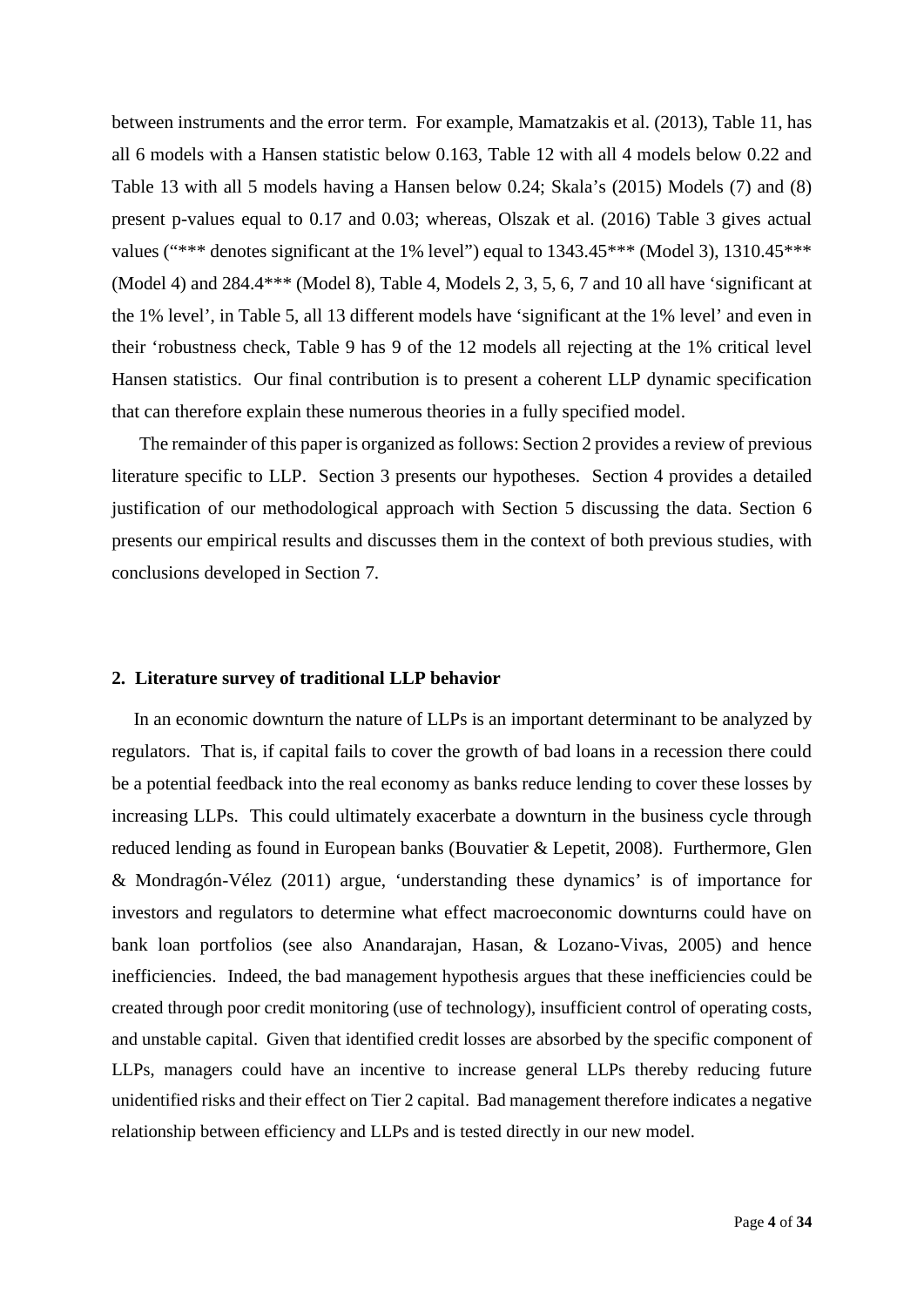Efficiency could also influence future income streams through cost skimping which implies banks cut costs such as loan monitoring and screening for higher short-term profit efficiency. Thus, when banks boost profit efficiency, loan losses could increase in the future, despite an unchanged current level of documented nonperforming loans (NPLs). Therefore, low efficiency could encourage managers to add more general LLPs for future safety whilst not increasing specific LLPs. Cost skimping suggests a likely positive relationship between efficiency and general LLP, but also a lagged relationship with NPL because "as time passes,…, the inaction to the loan portfolio becomes apparent" (Berger & DeYoung, 1997, page 853). Hence, this leads us to posit a dynamic model as previous levels of LLP, through the discretionary component of bank management, has a feedback mechanism to current LLP levels.

The final associated LLP hypothesis states that low efficiency could increase future risk because of moral hazard. In the presence of information asymmetry and agency problems, managers take on more risk which is entirely borne by shareholders and hence engage in risky non-traditional banking services, such subprime lending, to boost profitability (Hughes & Mester, 1998 and Fiordelisi et al. 2011). Moral hazard could therefore be prevalent when banks in the recent regulatory environment, considered themselves to be systemically important and hence 'too big to fail'  $(TBTF)^2$  $(TBTF)^2$ .

Finally, it is also of interest to regulators as to why banks counter or pro-cyclically LLP manage risk, where one such hypothesis relates to how LLPs can be used to manipulate earnings by income smoothing and ultimately a bank'sshare price. With respect to economists, they generally regard income smoothing more positively due to reducing the negative impacts of asset volatility across the business cycle, for example, on bank capital (see Anandarajan et al., 2005). Interestingly, contrariwise to economists, accountants regard income smoothing as financial manipulation (Laeven & Majnoni, 2003) whereby managers are able to use their own judgement to influence earnings (through the discretionary component of LLP; Bouvatier & Lepetit, 2008) and hence create problems for shareholders comparing firm profitability and subsequent optimal portfolio share allocations. That is, income smoothing *"introduces judgemental modifications to a firm's earnings, that also when not induced by personal managers' objectives, tend to reduce the comparability of results across firms, and may ultimately damage shareholder value"* Laeven & Majnoni (2003), page 197. This, of course, is based on the seminal findings of Litner (1956) in that corporations appear to smooth

<span id="page-5-0"></span> $\frac{1}{2}$ <sup>2</sup> The Royal Bank of Scotland (RBS) was the largest bank globally by total assets in 2008, yet required over £45 billion in emergency government funding in October of that year in an attempt to remain liquid and maintain stability in the UK banking market. It is widely recognised that the majority of the funds issued by the government were used to cover credit write-downs in the ill-fated recently acquired ABN-Amro subsidiary of the business.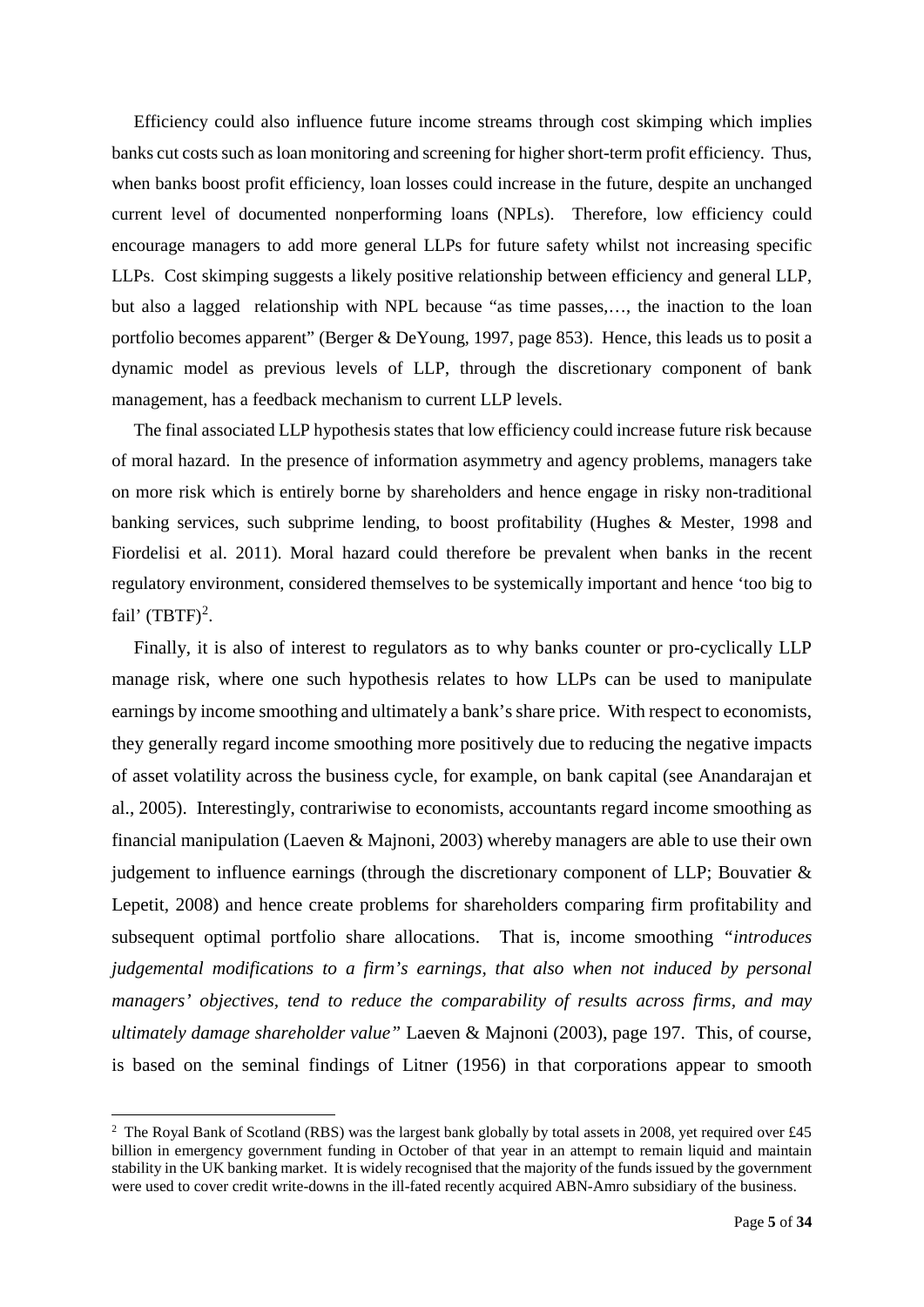dividends relative to earnings. Indeed, reporting stability concerning income streams can signal cost efficiencies and could affect stock price stability and external rating performance, as well as lowering funding costs and increasing management bonuses and salaries (Bikker & Metzemakers, 2005). Income smoothing can also distort efficient markets as complete information on the earnings of banks are not fully known or understood by all market participants; leading to arbitrage opportunities for those who know the income-smoothing practices of a particular bank (see, Fonseca and González, 2008 and Leventis et al. 2011). We next present our hypotheses in relation to efficiencies and technological innovative progress.

#### **3. LLP hypotheses**

#### *Hypothesis 1. Technological Innovative Progress (TIP)*

Our first measure estimates the percentage change in cost of inputs resulting from changes in bank technology. Our so-called TIP measures are obtained from a Stochastic Frontier cost function (details are provided in Supplementary Appendix A)<sup>[3](#page-6-0)</sup>. Following Badunenko & Kumbhakar (2017) we estimate TIP holding everything else constant in the cost function equal to  $TIP = (\partial lnC/\partial T)$  where "technical change in a cost function is cost diminution over time" (page 796). If  $TIP<0$ , then bank outputs can be produced at a lower total cost as a result of TIP. Given data and the parameter estimates obtained from the cost function, TIP is incorporated into our specification as an individual bank specific variable,  $ITIP$ . In addition, TIP can be further decomposed into a scale biased technological innovative progress along the ray average cost curve  $TIPSB = (\partial lnC / \partial lny \partial T)$ . If  $TIPSB < 0$ , then for a given product mix, TIP causes larger banks to be more efficient over time than their smaller competitors and hence helps to minimize costs (see, Berger, 2003 and Allen & Liu, 2007). That is, after the technological change, production at the previously optimal size  $(Q)$  is no longer cost minimizing, and bank size has to increase to  $Q^*$  (where  $Q^* > Q$ ) in order to minimize ray average costs. In terms of our model, this again is incorporated through individual bank specific estimates,  $ITIPSB$ . Given that negative values of  $TIP$  ( $TIPSB$ ) imply technological progress, in order to make the regression equation more intuitive, we decompose the two proxies into two separate dummy variables capturing negative and positive values separately.

<span id="page-6-0"></span><sup>&</sup>lt;sup>3</sup> We use the standard Intermediation approach commonly estimated in the literature, see for example, Williams (2004), Allen & Liu (2016) Girardone et al. (2009), Wheelock and Wilson (2012) and Bryce et al. (2015). It is not an aim of this paper to delve into a discussion of the input/output debate on bank modelling.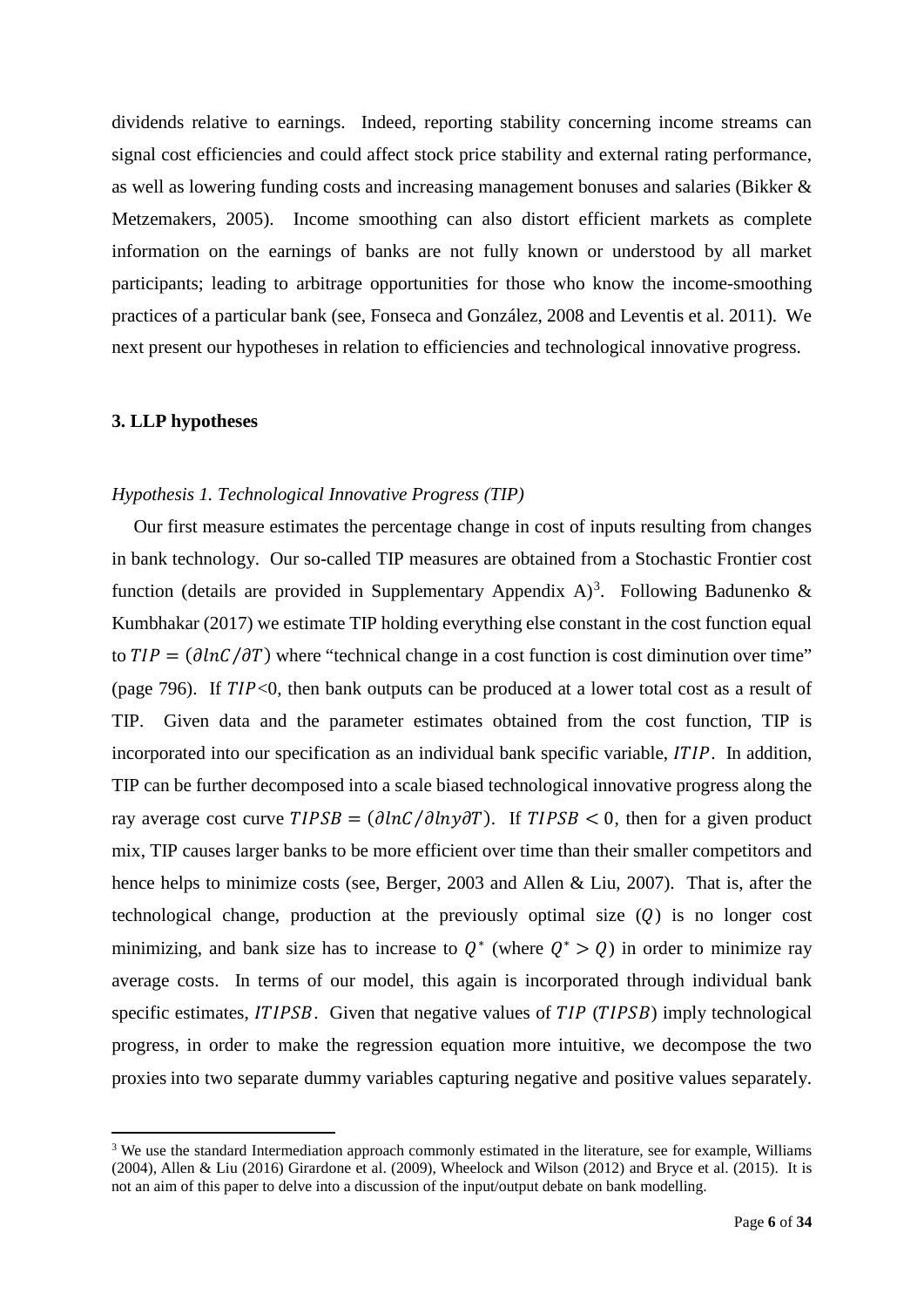More specifically, the negative dummy variable takes the value of  $ITIP$  ( $ITIPSB$ ) for banks with negative  $ITIP$  values  $(TIPSB)$  and zero otherwise. Similarly, we introduce a second dummy that takes the value of  $ITIP (ITIPSB)$  for banks with positive  $ITIP$  values ( $ITIPSB$ ) and zero otherwise<sup>[4](#page-7-0)</sup>. These dummies are reported as  $ITIP_{\leq 0}$ ,  $ITIP_{>0}$  and  $ITIPSB_{\leq 0}$ ,  $ITIPSB_{>0}$ respectively.

#### *Hypothesis 2: Bad Management*

We include return on average equity  $(\text{roae})$ , where performance is used as a proxy for the quality of management. This expands on the NPL models of Louzis et al. (2012) where the authors consider a 'bad management II' hypothesis using return on equity as a proxy for managerial abilities. In LLP modelling ROE is an uncommon variable but it can show that if banks increase loans (holding inputs constant, e.g., monitoring) then they could see an increase in profitability (efficiency) in the short run. However, in the long run they may experience worse bank performance results, ROE therefore serves as a proxy for poor lending abilities which in turn implies increased levels of LLPs. As Louzis et al. (2012) states *"performance is negatively associated with increases in future NPLs,…, by regarding past performance as a proxy for the quality of management" or in our case LLPs* (page. 1015). To include bad management in our model is an addition to the LLP literature which so far excludes this relevant variable (see, for example, Anandarajan, Hasan & Lozano-Vivas 2005; Fonseca and González, 2008; and Leventis et al. 2011).

#### *Hypothesis 3:* Income Smoothing

Bank management may adjust LLPs in order to report stability of income streams over time by increasing (decreasing) the level of LLP when net profits are high (low) in order to minimize variance in earnings. To capture any income smoothing and mitigate for potential endogeneity, we include profit before taxes and provisions scaled by lagged total assets ( $oprofit$ ) (Skala, 2015). This implies that LLPs could increase during periods of economic growth while they decline throughout economic downturns (Bouvatier & Lepetit, 2008). As stated above and to recap, this practice could affect market efficiency through increases in asymmetric information between principle and agent. On the other hand, income-smoothing assumes a positive

<span id="page-7-0"></span> <sup>4</sup> Similar dummy variable has been used by Bouvatier & Lepetit (2008) to capture non-linearity in the relation between LLP and earnings.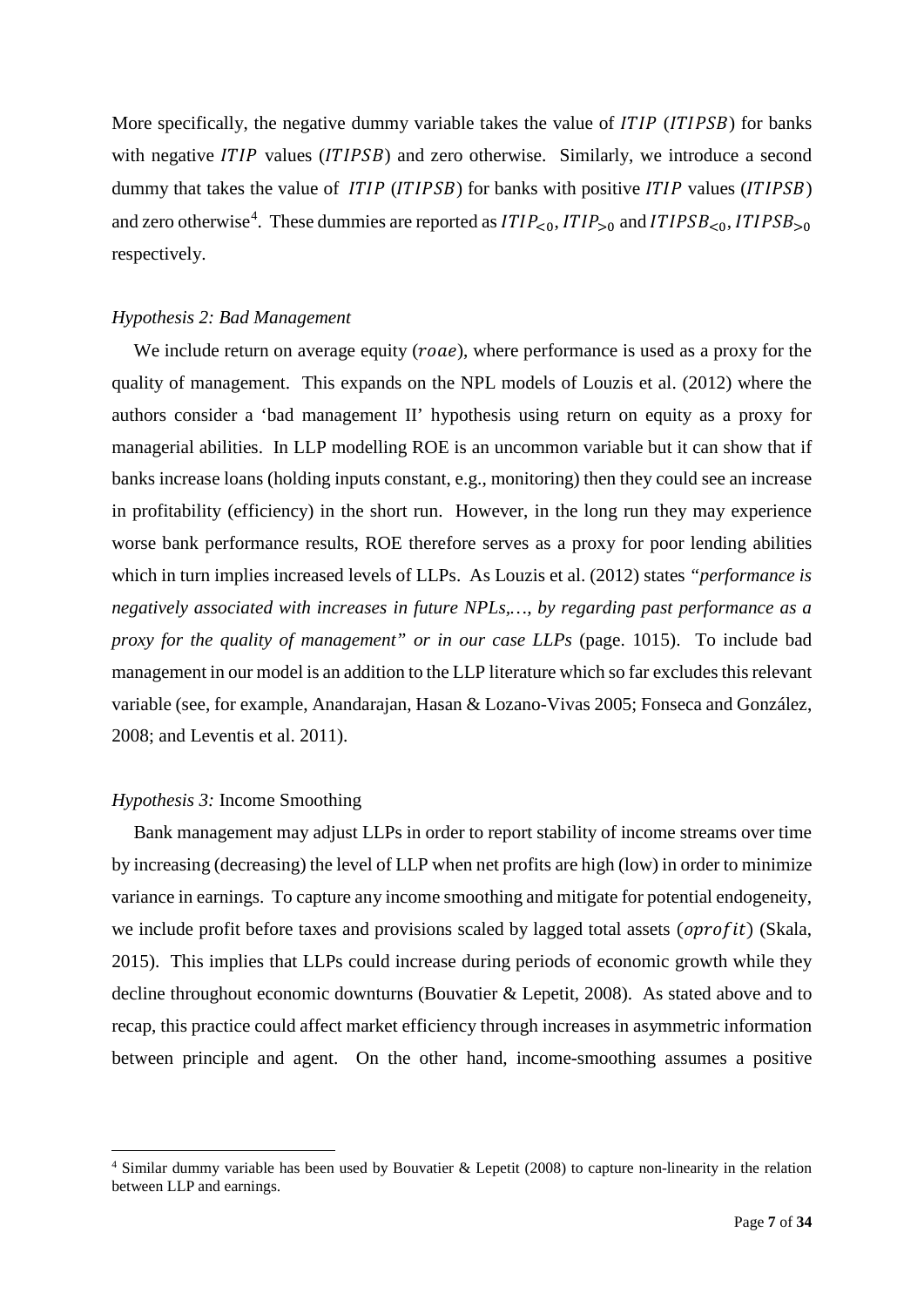connotation for economists since it can be considered as a tool to reduce asset volatility on bank capital across the business cycle (Laeven & Majnoni, 2003).

#### *Hypothesis 4: Capital Management*

The capital management hypothesis is tested by the inclusion of total common equity over average assets  $\left( \text{equivv} \right)$ , in which banks manipulate (general) LLPs in order to maintain a particular capital adequacy ratio under Basel I (Basel Committee, 1987), where general LLP are included in Tier 2, albeit subject to strict limits (see, Agarwal et al. 2007). That is, since there is a potentially high cost associated with raising new capital on the market, especially during economic downturns, there is an incentive for banks to manage their capital ratios using general LLP under Basel I (but less so under Basel II).

#### *Hypothesis 5: Business Cycle*

The business cycle hypotheses are tested in consideration of the significance of macroeconomic  ${Macco}$  coefficients which includes GDP growth  $(GDPGR)$  and unemployment rate  $(UNEMP)$ . If we find a positive GDP growth and negative unemployment rate coefficients, this indicates pro-cyclical managing of LLPs. These are the standard variables utilized in the literature, see for example, Bikker & Metzemakers (2005), Bouvatier & Lepetit (2008) and Bushman & Williams (2012), Ghosh (2007) and Leventis et al. (2011).

#### *Additional Control Variables and Hypotheses of Interest.*

As is also common in the LLP modelling literature, we include both bank and industry specific control factors which could affect management behavior towards the manipulation of LLPs. The bank specific controls include a dummy variable taking the value of 1 if the bank is listed to the stock exchange ( $listed$ ) and a size proxy ( $SIZE$ ) expressed as the log of total assets (Pérez et al. 2008). To capture variation in LLP with respect to loan expansions and increased credit risk while controlling for the non-discretionary component of LLP we include a control variable change in the rate of growth of loans  $(loansgr)$ . Forward looking provision implies that banks anticipate that loan growth may results in future NPLs and therefore counter cyclically provision against potential loan losses. A negative relationship between loan growth and LLP points towards lack of prudential provisioning strategies under rapid loan expansion, similar to Bikker & Metzemakers (2005), Fonseca & González (2008) and Skala (2015). We also include Loans to Deposits (*lodep*) as a proxy for liquidity and loan coverage by banks.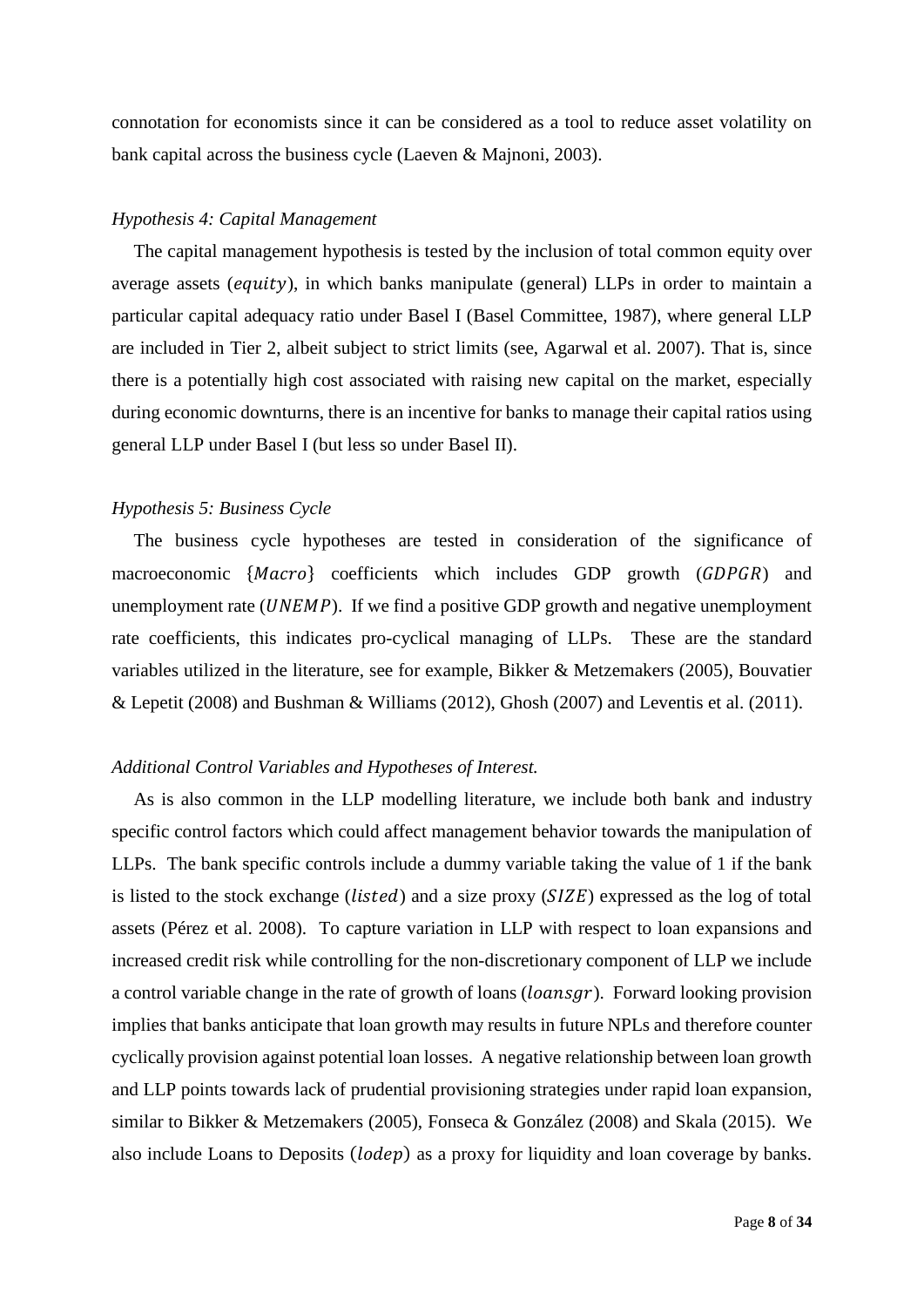In relation to the *{Industry Country Controls}*, we include the industry overall nonperforming loans (*INPL*) and following Fujii et al. (2018) we add a dummy variable taking the value of 1 if the country belongs to the EU15 group of countries, and zero otherwise  $(EU15)$ . Finally, we include a dummy that takes the value of 1 for the years 2008-2011 and zero otherwise to capture variations in LLP due to the global financial crisis  $(crisis)^5$  $(crisis)^5$ .

#### **4. Research design**

As a basis for our LLP specification, we posit a relationship such that LLP becomes a function of previous years' LLPs, and its value at time *t* is likely to be affected by its lagged term. This general specification is given by equation (1).

$$
LLP_{it} = \alpha + \sum_{j=1}^{J} \alpha_j LLP_{it-j} + \beta X_{it} + \eta_i + \varepsilon_{it}
$$
 (1)

Where,  $LLP$  is the ratio of loan loss provisions to average loans (as in Anandarajan, Hasan  $\&$ McCarthy 2007),  $LLP_{it-1}$  is the autoregressive component capturing dynamics in the provisioning practices,  $X_{it}$  is the vector of explanatory variables capturing income smoothing, capital management, business cycle, bad management, TIP, and bank specific characteristics;  $\eta_i$  are individual bank specific effects; and  $\varepsilon_{it}$  is an error term and where the subscripts  $i =$ 1, ..., N and  $t = 1, ..., T$  denote the cross sectional and time dimensions of the panel. However, given the inclusion of a lagged dependent variable in the equation to be estimated, the conventional panel data estimators are inconsistent since the unobserved panel-level effects are correlated with the lags of the dependent variable. First differencing  $(\Delta)$  equation (1) eliminates the individual effects and estimation becomes a straightforward instrumental variables problem, which allows the existence of potentially endogenous right-hand side variables<sup>[6](#page-9-1)</sup>. This general specification is given by equation (2).

$$
\Delta LLP_{it} = \sum_{j=1}^{J} \alpha_j \Delta LLP_{it-j} + \beta \Delta X_{it} + \Delta \varepsilon_{it}
$$
 (2)

<span id="page-9-0"></span><sup>&</sup>lt;sup>5</sup> In preliminary analysis we included time fixed effects but were found to be jointly insignificant and consequently we do not include them in the main model. The results were found to be qualitatively the same. The definition for the outset of the global financial crisis follows Curcio et al., (2017). We also included a crisis dummy to capture the years 2008-2014 (and 2009-2014). The results overall remain consistent.

<span id="page-9-1"></span><sup>&</sup>lt;sup>6</sup> This is the Anderson and Hsiao (1981) estimator where instruments can be constructed in the form of lagged differences or lagged levels.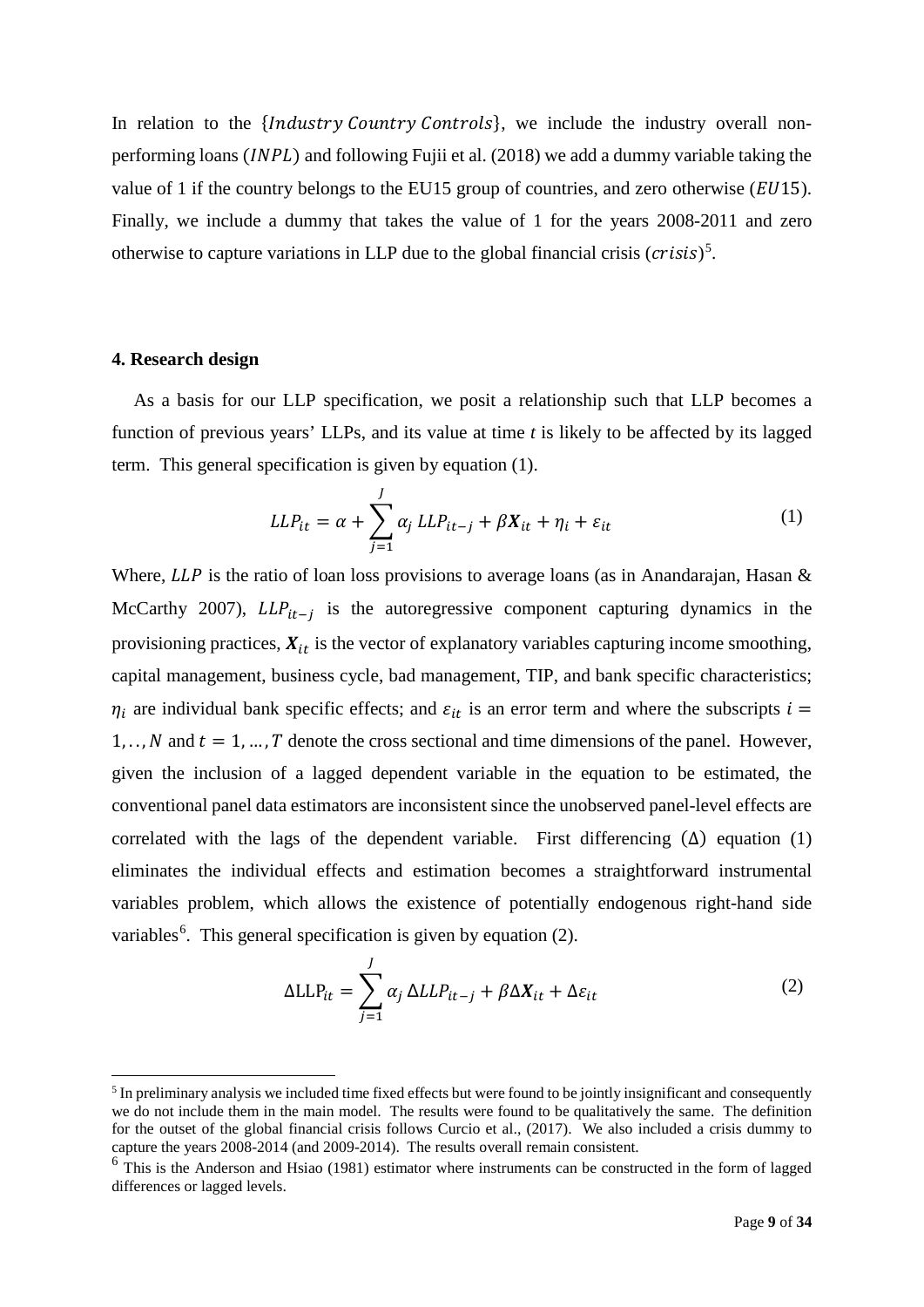Arellano & Bond (1991) propose the use of the Generalized Method of Moments (GMM) procedure taking advantage of all available moment conditions, from which instrumental variables can be drawn from. More specifically, the set of instrumental variables used in the estimation of equation (2) is derived from the following moment conditions, equation (3).

$$
E(X_{it-s}\Delta\varepsilon_{it}) = E(LL P_{it-s}\Delta\varepsilon_{it}) = 0 \dots s > j \tag{3}
$$

The above equation suggests that lagged levels of the lagged dependent, and explanatory variables, are used as instruments for the differenced equation. Arellano & Bover (1995) and Blundell & Bond (1998) suggest that variables in levels may be poor instruments for the differenced equation when they are close to a random walk. To mitigate this potential shortcoming, they build a system of equations, consisting of the equation in differences and in levels in a stacked form, equation (4).

$$
\begin{bmatrix} LLP_{it} \\ \Delta LLP_{it} \end{bmatrix} = a + \sum_{j=1}^{J} \alpha_j \begin{bmatrix} LLP_{it-j} \\ \Delta LLP_{it-j} \end{bmatrix} + \beta \begin{bmatrix} X_{it} \\ \Delta X_{it} \end{bmatrix} + \varepsilon_{it}
$$
 (4)

The above equation can be estimated as a system and Arellano & Bover (1995) and Blundell & Bond (1998) suggest using lagged levels as well as lagged differences as instruments; covering any potential weakness arising from the Arellano & Bond (1991) estimation technique. Formally, these additional orthogonality conditions can be expressed as, equation (5).

$$
E\left[\left(\Delta X_{it-s}(\eta_i + \varepsilon_{it})\right) = E\left[\left(\Delta y_{it-s}(\eta_i + \varepsilon_{it})\right)\right] = 0 \dots s > j \tag{5}
$$

The orthogonality restrictions described in equations (3) and (5) provide the underpinnings of the panel data system GMM (SGMM) estimation. Under the assumption of independent and homoscedastic residuals, consistent parameter estimates can be obtained, while controlling for time-invariant unobserved heterogeneity, simultaneity bias and the aforementioned dynamic relationships.

The majority of empirical studies that have adopted the LLP GMM method also consider the dynamics of bank management in a combined hypothesis testing model; see, for example, Laeven & Majnoni (2003), Bouvatier & Lepetit (2008), Fonseca & González (2008), Bryce et al. (2015) and Olszak et al. (2016). Indeed, our model incorporates jointly, bad management, TIP, income smoothing, capital management and business cycle hypotheses, proposing a new model. This is now the preferred approach and circumvents potential problems on the exclusion of relevant variables in hypothesis testing; see (Anandarajan, Hasan, & McCarthy,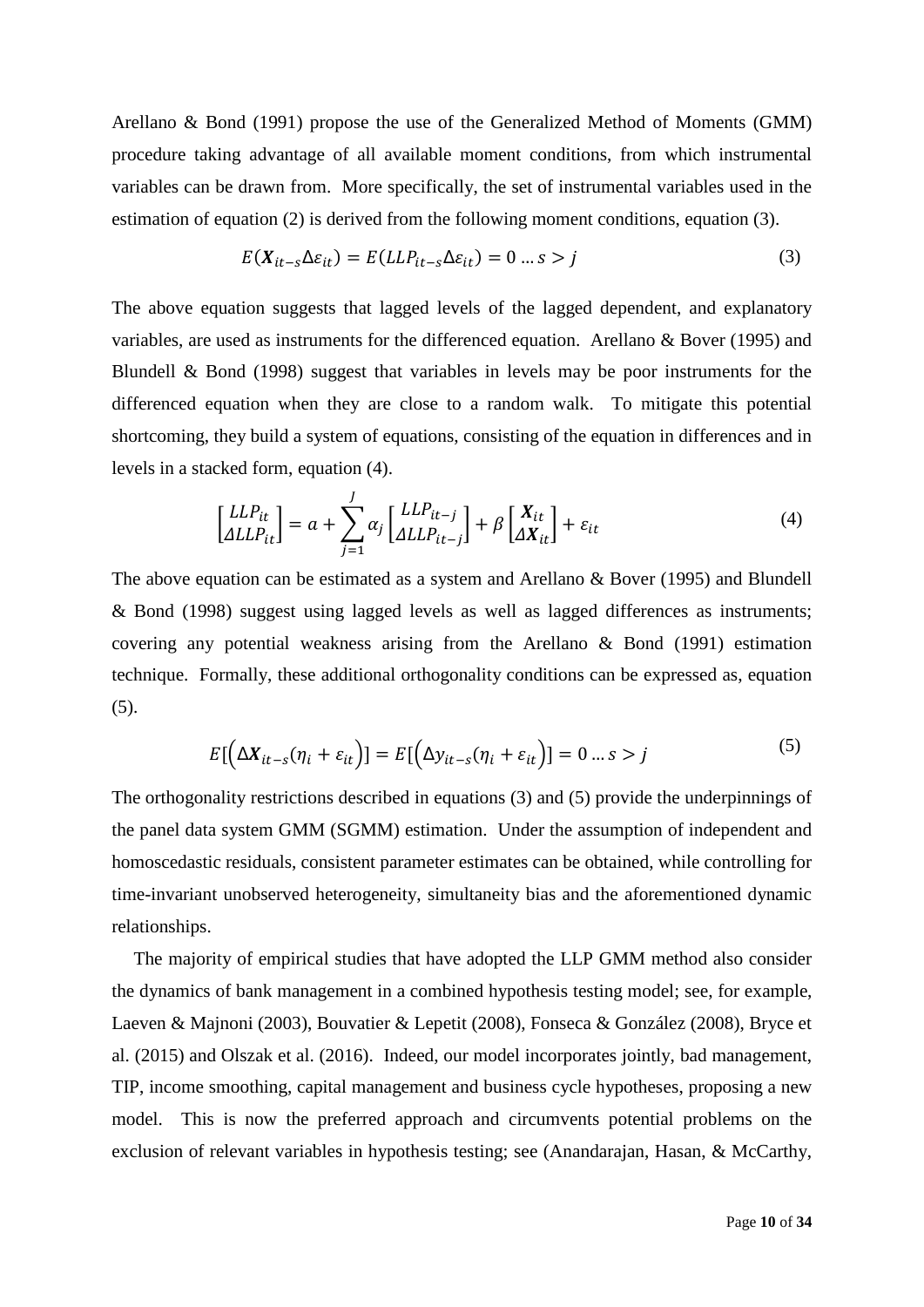2007 and Ghosh 2007). Rewriting equation (1) the specific econometric regression takes the following form, equation (6),

$$
LLP_{it} = const + \alpha_j \sum LLP_{it-j} + \beta_1 oprojit_{it} + \beta_2 equity_{it} + \beta_3 loangr_{it}
$$
  
+  $\beta_4 loadep_{it} + \beta_5 roae_{it} + \beta_{6,7} \{ITIP(SB)_{<0;it}\}\$   
+  $\beta_{8,9} \{ITIP(SB)_{>0;it}\} + \gamma_{1,2} \{Macro_{it}\}\$   
+  $\delta_{1,2} \{Bank Specific Controls_{it}\}\$   
+  $\delta_{3,4} \{Industry Country Controls_t\} + \varepsilon_{it}$ 

In equation (6), the subscripts  $\dot{\imath}$  and  $\dot{\imath}$  denote the bank and time dimension of the panel data (we further omit these notations for simplicity). In relation to the variables included in the model, lagged values of the dependent variable capture the autoregressive component in the emergence of doubtful loans, or time series persistency (see Packer & Zhu, 2012). These lags give therefore a closer approximation to the potential impact of stock variables on LLP at time *t* and lessens the potential problems related to omitted variables (Laeven & Majnoni, 2003). The introduction of lags of the dependent variable also takes into account a change in the speed of adjustment of loan loss provisions and "captures adjustment costs that constrain complete adjustment to an equilibrium level" (Fonseca & González, 2008, page 221). The remaining explanatory variables follow the discussion on Section 3 with their associated hypotheses.

#### **5. The data**

Bank-level data was downloaded from BankScope (Fitch-IBCA) over the period 2002 to 2014, hence beginning at the introduction of Euro note circulation  $(\theta)$ , with industry/macroeconomic variables obtained from World Bank and SNL Financial. A similar sample period has also been used in Fujii et al. (2018), but the sample of banks has been decreased due to missing data in the dependent variable LLP. Finally, McKee & Kagan, (2018) also utilize a data set ending in 2014 in a study of US community banks. The sample is constructed based on the following rationale; firstly, we are interested in how banks based in member states behave in local markets with respect to LLPs and are therefore not individually influenced by cross-border management behavior from non-domestic bank holding companies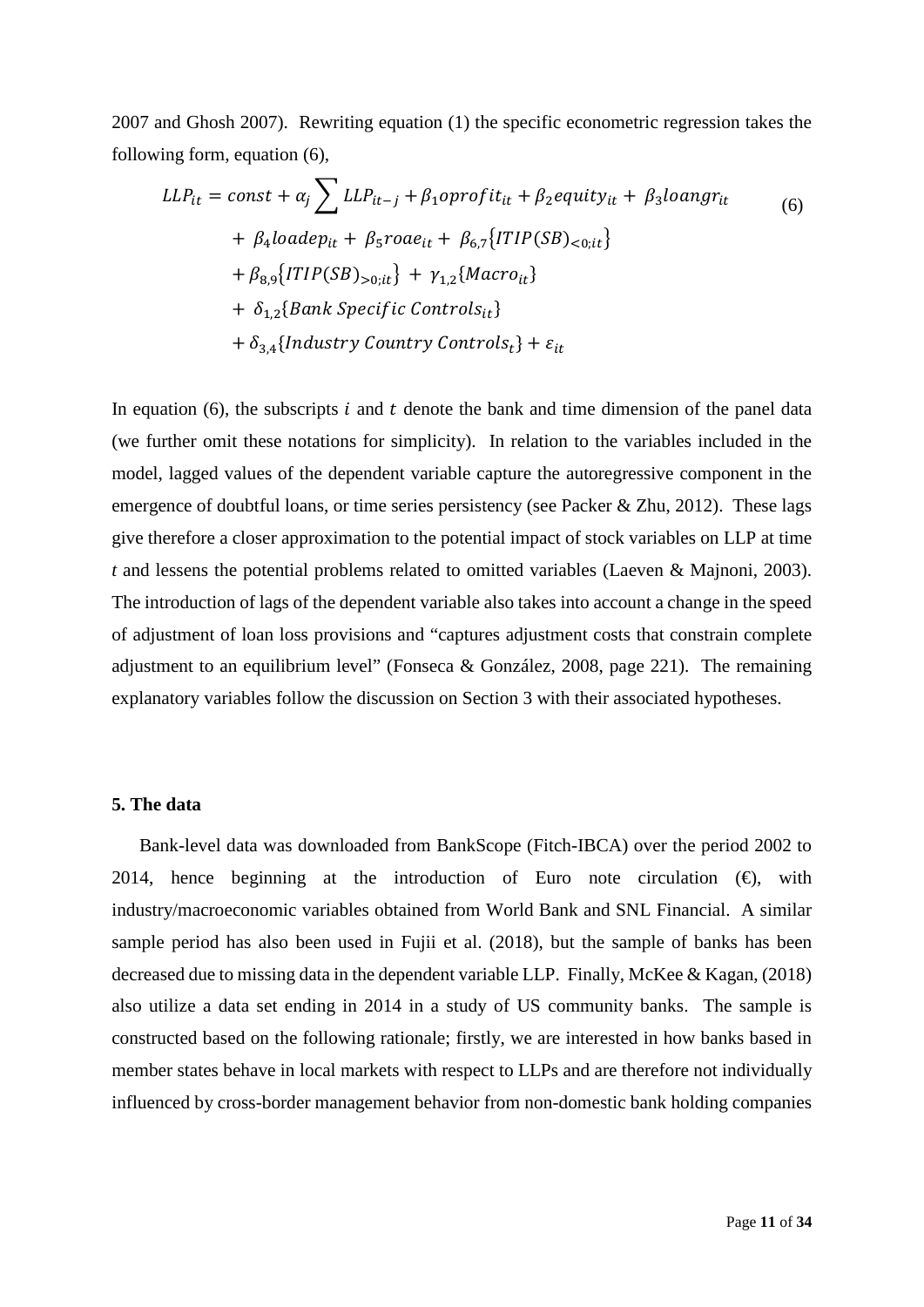located in another jurisdiction - which of course could be found under a consolidated sample<sup>[7](#page-12-0)</sup>. We therefore follow the methodology of the 'SYMBOL' bank stress testing risk assessments published by the European Commission that models risk associated with non-performing loans using only unconsolidated data (Benczur et al., 2017 also follows this procedure). The final sample consists of 450 commercial banks with 3.145 observations, operating in 26 European countries. Table 1 presents the summary statistics of the variables used in our dynamic SGMM for the full sample. (a detailed discussion on the frequency distributions of banks per country and year and a description of asset size classes can be found in Supplementary Appendix B).

#### INSERT TABLES 1 & 2 HERE

Table 2 presents the correlation matrix for the explanatory variables used in the regression. None of the bank specific variables exhibit very high correlations therefore mitigating any multicollinearity concerns. With respect to the macroeconomic and industry variables, we observe that the reported correlations follow the theoretical expectations and the highest correlation is reported between the unemployment rate  $(UNEMP)$  and industry non-performing loans ( $\text{INPL}$ ), 0.576 (significant at the 5% level). In terms of insignificance – only 15 pairwise correlations were found to show an insignificant relationship between the variables. We next present our results.

#### **6. Empirical results**

#### 6.1. Technological Innovative Progress (TIP) Results

Table 3, Panel A reports the results of TIP for each of the 5 quintiles (asset classes) in which frequency indicates the number of banks within each quintile that are negative and significantly

<span id="page-12-0"></span><sup>&</sup>lt;sup>7</sup> For example, the European Central Bank supervised entity list shows banks which are supervised on the grounds of different 'significant asset size' starting from a bottom class of €30 to €50 billion. For example, in terms of the Spanish bank Banco Santander S.A. (size class above €1,000 billion) it has individual 'significant size presence' in Spain, Portugal, Austria, Belgium Germany, Italy and Luxemburg. Whereas, the French bank BNP Paribus (size class above €1,000 billion) has individual 'significant size presence' in France, Austria, Belgium, Germany, Italy, Luxemburg, The Netherlands and Portugal. Hence, the use of consolidated accounts could muddy the water concerning which country management risk practice is used overall, say in the home country (Spain or France) against its overseas banks in constituent countries within the European Union. An unconsolidated approach is therefore deemed best to determine the characteristics at the individual country level instead of a Bank Holding Company approach (consolidated) which could not differentiate across and between these interesting country specific management LLP difference practices – again based on the EU SYMBOL approach to analysing banks.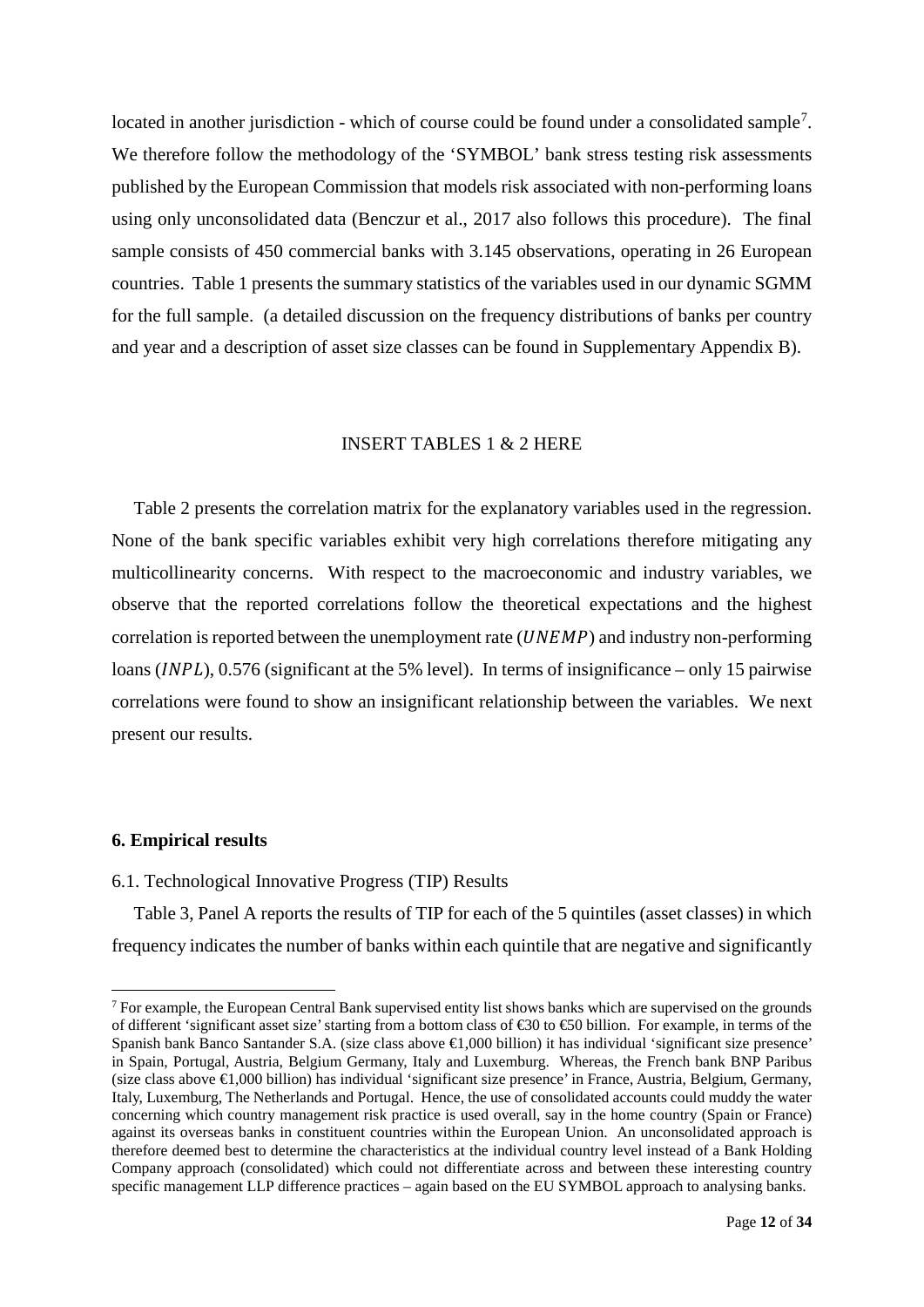different from zero. With respect to the results we observe that 38.51% of banks experienced overall TIP. In addition, the different subgroups indicate that quintiles 2, 3 and 4 (the small, medium and large banks respectively) experienced greater cost reductions due to TIP than the average sized banks. For example, with respect to quintile 2 (small banks with assets between €280 million and €669 million) had a TIP equal to 51.51% and quantile 3 (medium asset sized banks  $\text{\textsterling}670$  million to  $\text{\textsterling}1,291$  million) had the largest TIP equal to 65.82%.

These results show that the small and medium banks appear to be statistically more innovative due to technological change than the largest banks (quintile 5 equal to 11.61%). An explanation for these results is that small and medium sized banks innovate at a faster rate than the largest banks (quintile 5) as the latter can rely on a large customer based and branch network – exploiting market power for profitability. Whereas, smaller banks rely on being agile in the face of innovation to counteract scale inefficiencies (being too small in asset size) to fund operations, reduce capital costs, and implement new technologies to reduce costs.

Interestingly our finding is an update to Berger  $\&$  Deyoung (2003), who in their analysis between the relationship of the largest MBHCs to smaller affiliates, find that *"MBHCs apply some of the hard-information techniques to small bank affiliates for the first time, yielding substantial increases in control over these affiliates"* (p. 1507) and as such the smallest banks had greater TIP. As we only consider unconsolidated banks our results indicate a standalone size effect of small and medium size asset banks and not a relationship where the largest banks force cost efficiencies on smaller banks through their own innovations. Our results could also show that the smaller banks are playing TIP catch-up with their larger competitors.

With respect to the scale biased results our findings show that overall TIPSB also increased, equal to 44.07%, but this effect is largest in relation to quintiles 1, 2 and 3 and as such these banks were able to increase their efficient size due to TIP (Table 3, Panel B) and hence again reduce costs. The smaller and medium size banks were able to expand operations (outputs) faster than the largest banks due to the introduction of new technology (additional discussion on the distributions of TIP(SB) for different asset sizes can be found in Supplementary Appendix C).

#### INSERT TABLE 6

Figure 1 (Panels A and B) shows the distributions of TIP and TIPSB in the pre and postcrisis periods (we follow Curcio & Hasan (2015) and define 2008 as the beginning of the crisis). The vertical lines represent the median of the distribution and values less than zero indicate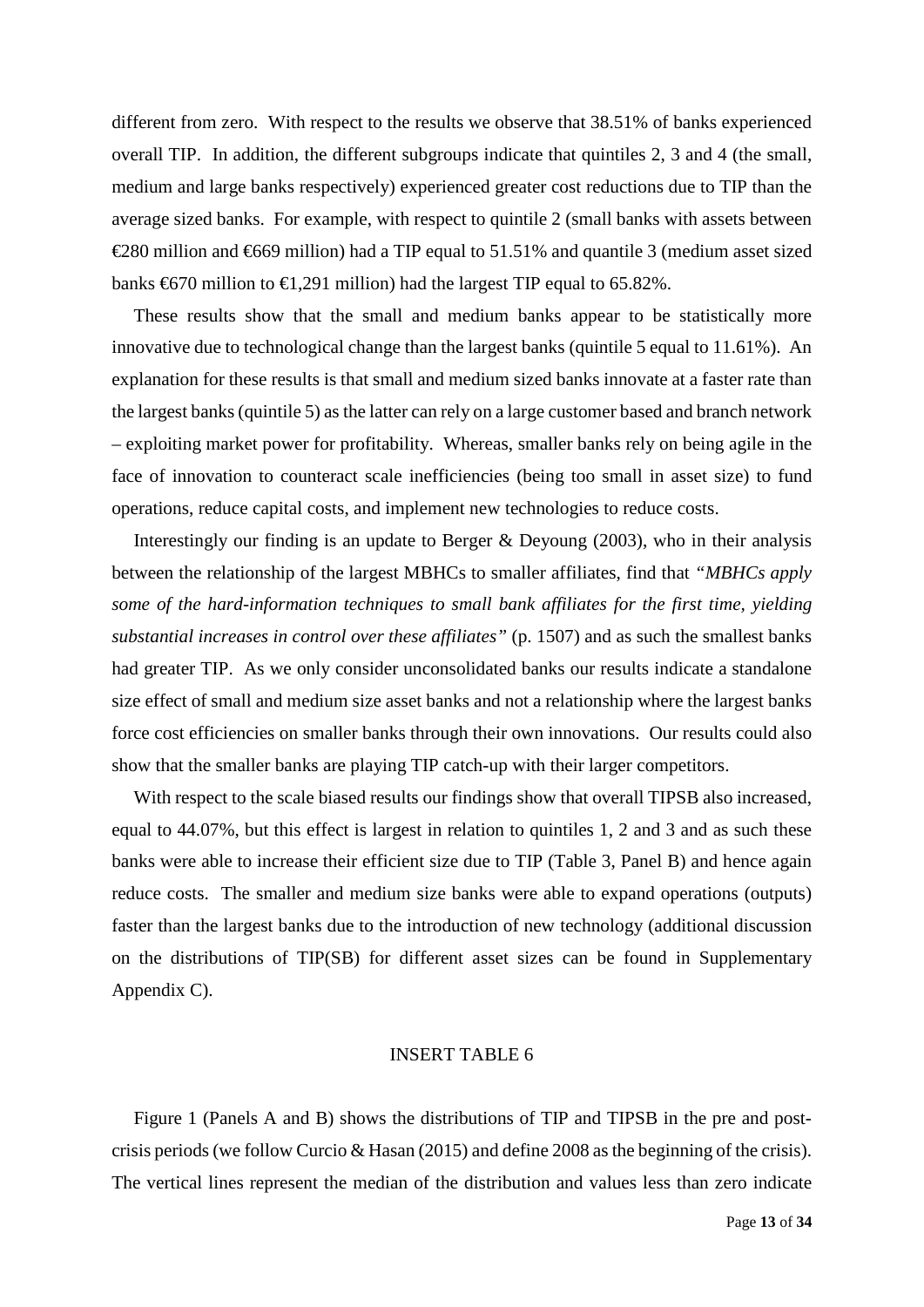technological progress. In all panels the thin solid line represents no technological progress. With respect to TIP we observe that banks relied on innovations to reduce their costs more during than after the crisis period (2008-2014). Indeed, we observe a shift in the density distribution towards the left in the post-crisis period. These results compare nicely with Badunenko & Kumbhakar (2017) who found positive technological progress for state banks equal to 2%, and foreign banks equal to 8% which then declined to 0% after re-regulations in India. The difference between the results is that we consider GFC whereas Badunenko & Kumbhakar (2017) review changes in Indian bank regulations. Furthermore, with respect to TIPSB, we note that banks experience size increases due to innovations both in the pre and the post-crisis periods. However, this effect is stronger in the pre-crisis period (represented by the thin-dotted line on the left of the graph) as the post-crisis distribution shifts to the right after 2008 (represented by the long-dash distribution).

#### INSERT FIGURE 1

The above observations are further examined by presenting only the distributions of the banks that experienced a significant TIP result (Figure 2). Panel A shows this distribution with respect to those banks that exhibit reductions in cost due to technological progress. The postcrisis distribution has a longer left tail than the pre-crisis, indicating greater TIP for the years after the crisis.

#### INSERT FIGURE 2 HERE

We find that banks increased technological innovations after the crisis by implementing new loan controls, whilst adjusting risk management process through innovations and regulation (for a discussion of changes in risk regulations during our sample period and how banks changed their operations see a recent IMF report, Adrian, 2018). Whereas, Panel B shows the results for the TIPSB and as noted above, the scale effects due to technological innovations fade away in the post-crisis period as the distribution (solid line, Panel B) has shorter left tail, with a higher negative median.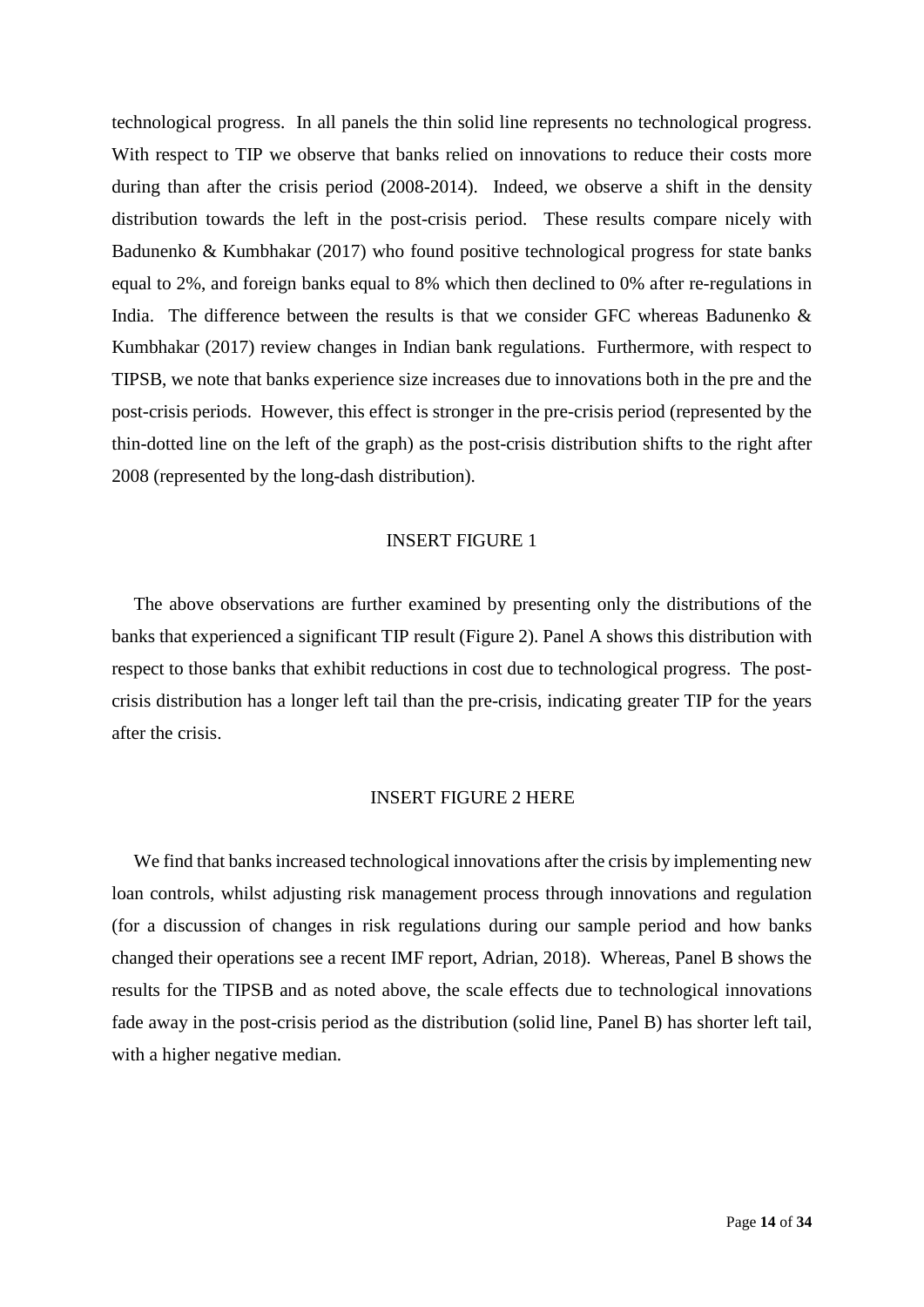#### 6.2. Results from dynamic LLP Model.

We estimate a first order dynamic panel data model, following the Arellano & Bond (1991), Arellano & Bover (1995) and Blundell & Bond (1998) method of a two-step system GMM estimator (SGMM)<sup>[8](#page-15-0)</sup>. In our model we assume that all macroeconomic/industry control variables are strictly exogenous to individual banks. On the other hand, with respect to the bank specific variables, prior literature does not offer conclusive evidence as to whether or not LLP determinants should be treated as endogenous or exogenous (Skala, 2015). From an economic perspective, endogeneity may arise due to simultaneous determination of LLP and any of the explanatory bank specific variables. For example, LLP and innovations could be simultaneously determined and the direction of correlation could run from LLP to TIP (TIPSB). That is, if we assume technological innovations are endogenous choice variables for banks and their levels are chosen so as to optimize the reported levels of LLP at  $t$ , then the reported LLP levels may in turn effect the future level of innovations that banks are willing to attain<sup>[9](#page-15-1)</sup>. The implication will be a causal effect from the dependent variable to bank innovations. In this case, LLP and technological innovations are simultaneously determined and TIP and TIPSB should be treated as endogenous regressors and appropriate IVs be constructed and used in estimation. We reject the null hypothesis of a strict exogeneity test (Wooldridge, 2001), confirming that bank innovations are dynamically endogenous to  $LLP^{10}$ .

In determining consistency across the SGMM estimator and following prior literature (Baum, Schaffer, & Stillman, 2003), two post estimation tests are conducted; the Hansen test of joint validity of the instruments and the second order serial correlation (Arellano – Bond), in order to evaluate the correct specifications of the models. The Hansen over identification test confirmed the validity of our instruments and the absence of correlation between the instruments used and the error term in the models (we fail to reject the null hypotheses in all of the model specifications). It should be noted there is no clear rule as to the optimal number of instruments that should be included in a GMM estimator. However, the proposal by Roodman (2009a) concerning the number of instruments and the Hansen J-test p-values are

<span id="page-15-0"></span> $8$  To ensure dynamic completeness, we estimate four (4) auxiliary regressions with different subsets of LLP lags. We chose the preferred lag specification on the basis of Akaike's/Schwarz's Bayesian information criteria and a Vuong (1989) test. Results are available upon request.

<span id="page-15-1"></span><sup>9</sup> This process is subject to income smoothing, capital management and pro/counter cyclical provisioning purposes, among others – as implied by equation (6).

<span id="page-15-2"></span><sup>&</sup>lt;sup>10</sup> Further lag analysis where we regress the current levels and changes of these levels of the bank specific variables on LLP lags, suggests that previous year's LLP levels are negatively (positively) related to levels of  $ITIP<sub>0</sub>$  (*ITIPSB*<sub> $<0$ ), confirming the findings of the strict exogeneity test. Results of the strict exogeneity and lag</sub> analysis tests are available upon request.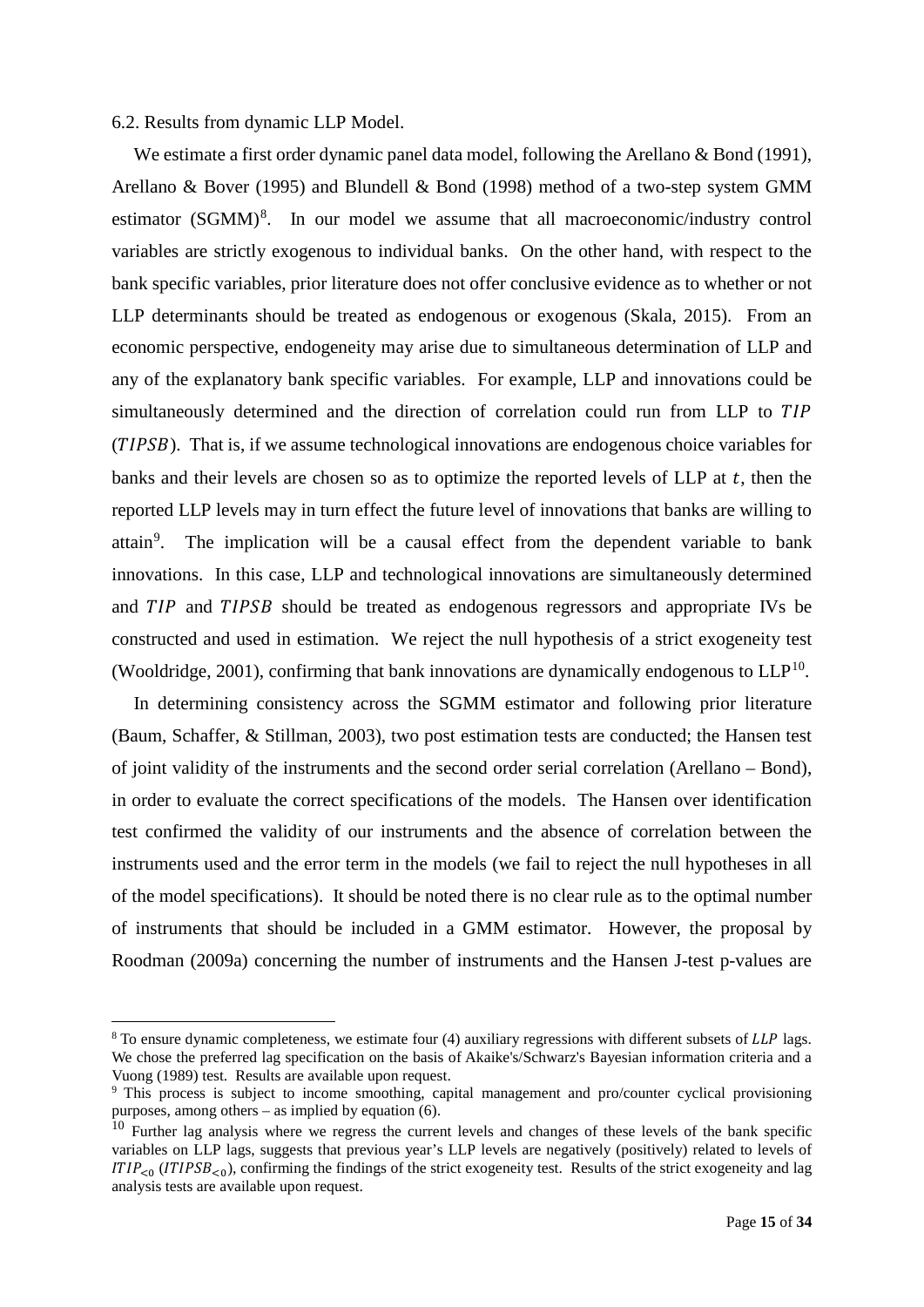followed. For example, in Model 1, the number of instruments (442) does not exceed the number of groups (450). Second, the p-values obtained from the Hansen J-statistic equal 0.516. In addition, we investigate the relevance of the SGMM instruments based on underidentification tests, following Wintoki, Linck & Netter (2012) (these tests are discussed in more detail in Supplementary Appendix C). Furthermore, we confirm the validity of the SGMM by rejecting the null of no first order serial correlation  $AR(1)$  and we fail to reject the null hypothesis of no second order serial correlation  $AR(2)$ ; which indicates a correct model specification. Finally, the finite sample correction proposed by Windmeijer (2005) is implemented, calculating corrected standard errors.

#### *6.2.1. Discussion of results*

With respect to the empirical findings, we present results from different estimators that operate under different assumptions. More specifically, we report findings from static  $OLS/fixed-effects$  regressions, dynamic  $OLS$  and  $SGMM<sup>11</sup>$  $SGMM<sup>11</sup>$  $SGMM<sup>11</sup>$ . The estimated coefficients from the regressions are presented in Table 4. The results suggest that the LLP ratio is a positive function of its own lag, with significant coefficients equal to 0.28 to 0.58 (columns [1] and [2]). One insight from the dynamic OLS is the importance of past levels of LLP in explaining variations in its current levels (the  $R^2$  increases from 0.18 in the static OLS to 0.62 in the dynamic). This finding suggests that banks are likely to increase their loan provisions if they have already made provisions in the previous year.

#### INSERT TABLE 4

#### *Hypothesis 1: Technological Innovative Progress (TIP)*

With respect to TIP, one insight that becomes clear is that in the absence of technological progress, there is no effect on banks' LLP levels  $(TIP_{>0}$  and  $ITIPSB_{>0}$  are insignificant across all 4 models). However, banks that experience technological progress observe two different results. First,  $ITIP<sub>0</sub>$  is negative and significant in both dynamic models. It is therefore apparent that as banks extend their innovative and technological capabilities with respect to LLP - through their abilities to determine delinquent and problem loans via new innovations - costs decrease through TIP. These reductions could occur from changes in bank's

<span id="page-16-0"></span><sup>&</sup>lt;sup>11</sup> Prior literature has estimated both static and dynamic LLP specifications. For example, Leventis et al.,  $(2012)$ and Curcio & Hasan, (2015) estimate static models; Bouvatier et al., (2014) estimate a dynamic regression and Laeven & Majnoni (2003) and Curcio et al., (2017) estimate both.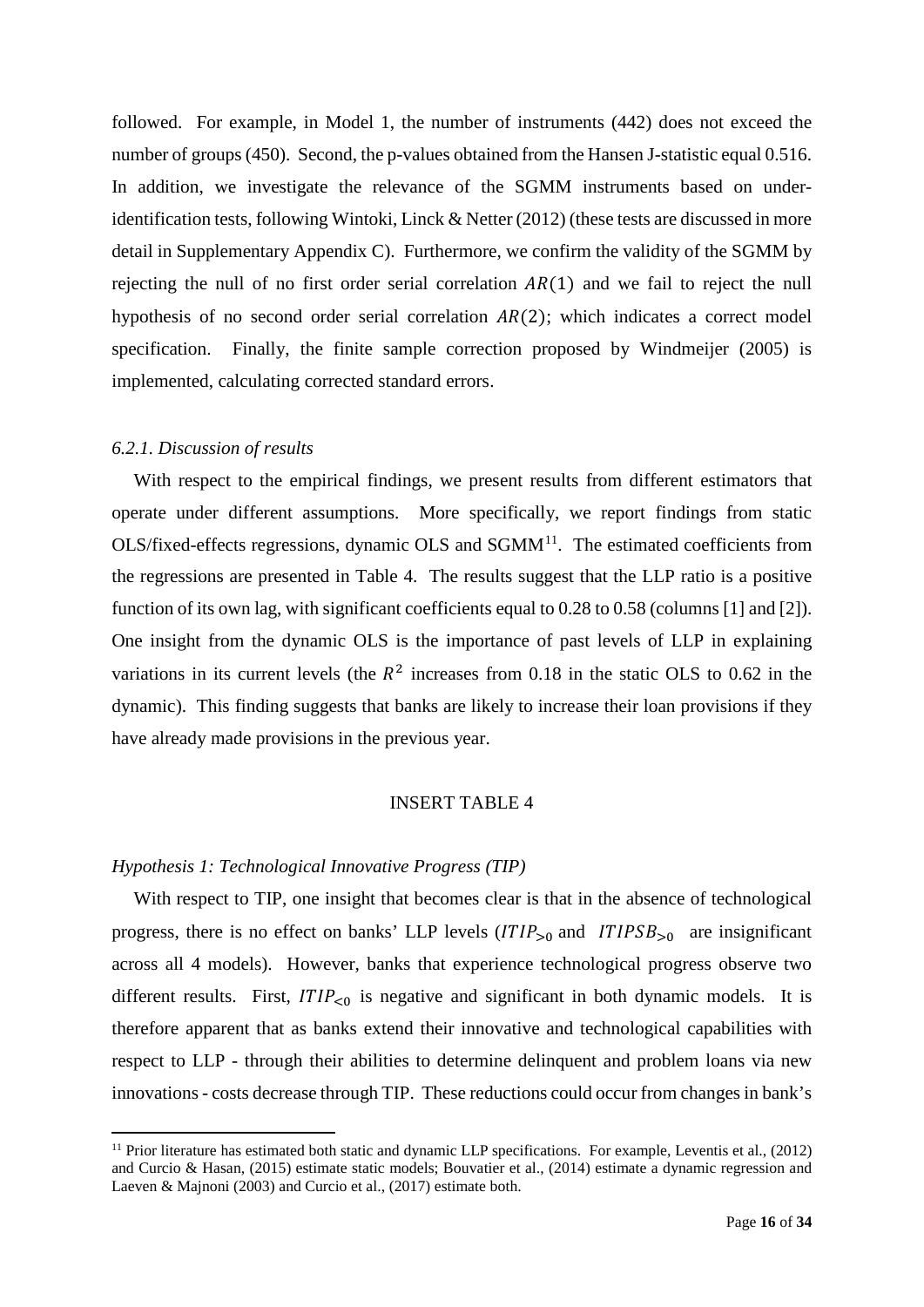use of better computer risk modelling systems and also regulation – an addition to standard cost efficiencies (see, Adrian, 2018). Even though we find evidence of bad management (hypothesis 4), banks can potentially reduce the costs associated with their bad management practices through the advancing TIP. That is, improving technology mitigates the impact of bad management.<sup>[12](#page-17-0)</sup>

When taking into account the effect that technological innovations have had on the asset size of banks, we observe that  $ITIPSB<sub>0</sub>$  is positive and significant. This result suggests one of two things, firstly, as bank's cost minimizing scale of outputs increases due to innovations in technology (for example, capturing more markets with new products or geographical expansion thereby increasing lending), banks show an ability to recognize additional risk (see Hunter & Timme, 1991, page 339). They are then able to service the LLP book through the introduction of advanced implementation of computer risk management systems on the loan portfolio (Hunter & Timme, 1991, call this 'production innovations'), leading to higher levels of LLPs. Or, secondly, banks which experience changes in their cost minimizing output scale, report higher LLPs when at the same time report higher pre-provisioning profits, thus strategically amplifying their income smoothing practices. This could show a link between income smoothing and *ITIPSB*. For example, the smallest asset sized banks experience greater scale changes due to technological innovations. Therefore, if the second hypothesis holds, we would expect to find that smaller banks would be more prone to income smoothing. In untabulated results we further test this size hypothesis by re-estimating equation (6) and including an interaction term between  $oprofit$  and a size dummy (taking the value of 1 for banks that belong to the first 3 quintiles and zero otherwise). The estimated coefficient of the interaction term is positive but insignificant, offering no support in favor of aforementioned size hypothesis. All other estimated coefficients remain qualitatively similar to the reported ones in Table 4[13](#page-17-1).

#### *Hypothesis 2: Bad Management*

We find a negative and significant roae coefficient in all 4 models thereby showing that European banks exhibit bad management by skimping on monitoring and thereby reducing

<span id="page-17-0"></span><sup>&</sup>lt;sup>12</sup> We also tested the interaction term between *roae* and  $ITIP<sub>c0</sub>$  and *roae* and  $ITIPSB<sub>c0</sub>$  (those banks which experienced improvements in technology). Both coefficients on these interaction terms were found to be positive yet insignificant, while the individual effects of roae,  $ITIP<sub>0</sub>$  and  $ITIPSB<sub>0</sub>$  remained the same and significant as the current model discussed in this section (results are not presented to save space).

<span id="page-17-1"></span><sup>&</sup>lt;sup>13</sup> We also used a dummy taking the value of 1 for banks that are smaller than the median of the log of total assets and the results still hold. The interaction term coefficient was positive but still insignificant.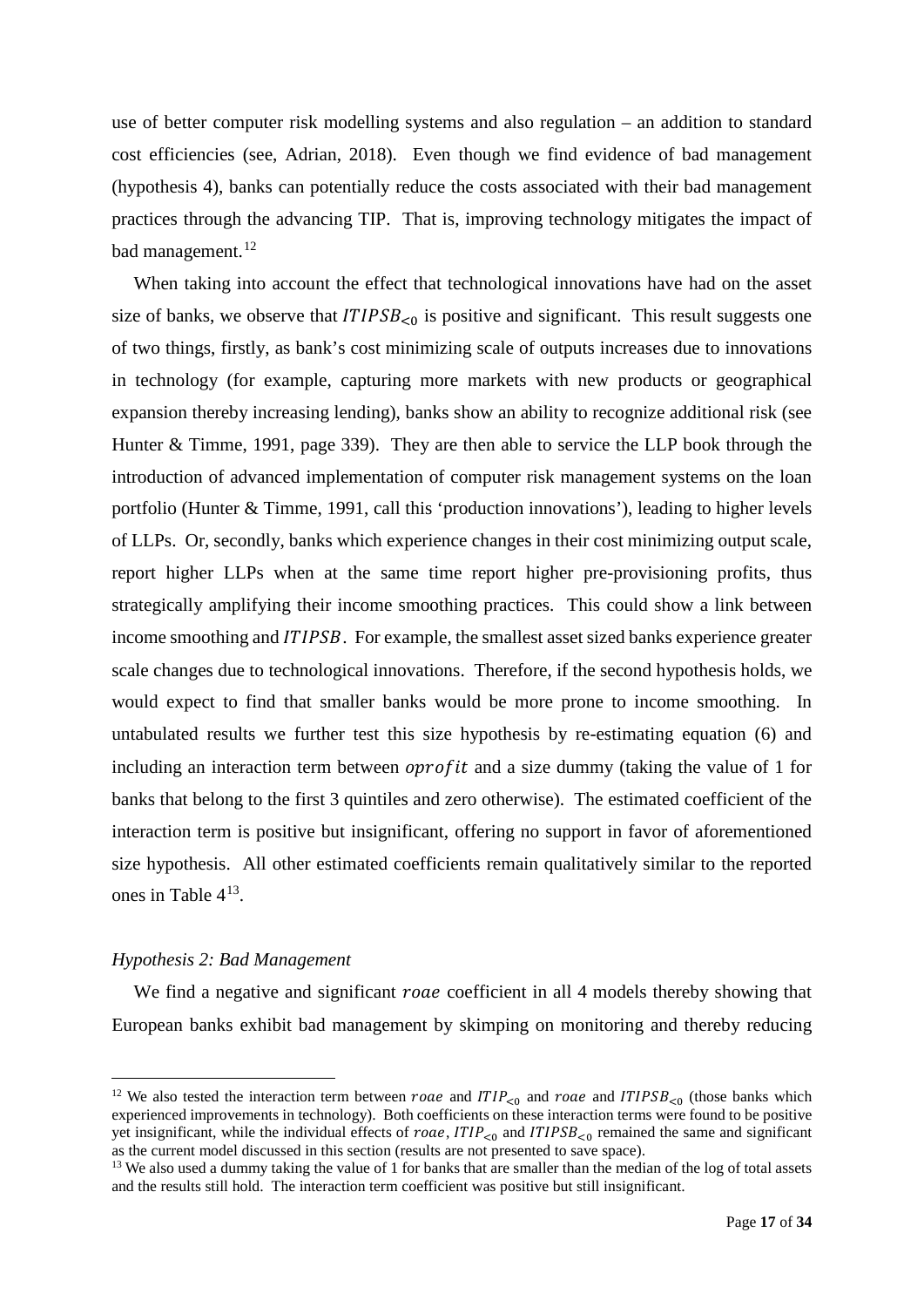future earnings by diverting cash resources (or profits/dividends) to bolster LLPs in the future to cover bad decisions in the past (also corroborating Louzis et al. 2012). That is, generally, European bank managers show poor abilities to monitor their loan portfolios and offer loans to people who are likely to default in the event of a macroeconomic downturn. This result ties in nicely with the negative and significant relationship between  $GDPGR$  and LLP explained in the business cycle hypothesis.

#### *Hypothesis 3: Income Smoothing*

The income-smoothing hypothesis concerns the relationship between net income ( $oprofit$ ) and LLP, where we find a significant positive relationship in all estimated regressions (the coefficient ranges from 0.478 in the SGMM to 0.231 in the dynamic OLS). This finding is similar to the results across 40 countries by Fonseca and González (2008), European banks by Leventis et al. (2011), South East Asian countries by Packer & Zhu (2012), central European banks by Skala (2015) and US banks by Balasubramanyan et al. (2016). Such that, "regardless of the commendable or condemnable motives underlying income smoothing" (as shown by a positive relationship) "this behavior contributes to financial soundness of banks and reduces procyclicality" (page. 150, Bikker & Metzemakers, 2005). In addition, the drop in the estimated coefficient of *oprofit* when moving from the static OLS to the dynamic OLS implies that current pre-provisioning profits are correlated with past LLP levels, suggesting a potentially endogenous relationship. When controlling for endogeneity and fixed effects under a SGMM, we note that the estimated coefficient doubles in magnitude (equal to 0.4780, Table 4, column [1]). This result therefore suggests that ignoring endogeneity and LLP dynamics could understate the economic significance of income smoothing. Therefore, if *oprofit* is thought to have at least a predetermined effect on LLP then a SGMM approach should be estimated.

#### *Hypothesis 4: Capital Management*

With respect to the capital management hypothesis, equity the sign of the estimated coefficient remains unchanged across all models (negative), but its significance changes in the static fixed-effects model (significant at the 10%). However, this significance could be an artifact of endogeneity as previous years LLPs are related to levels and hence changes in levels of equity. That is, when taking into account bank specific effects and endogeneity in the SGMM, the results indicate that European banks do not boost their Tier 2 capital positions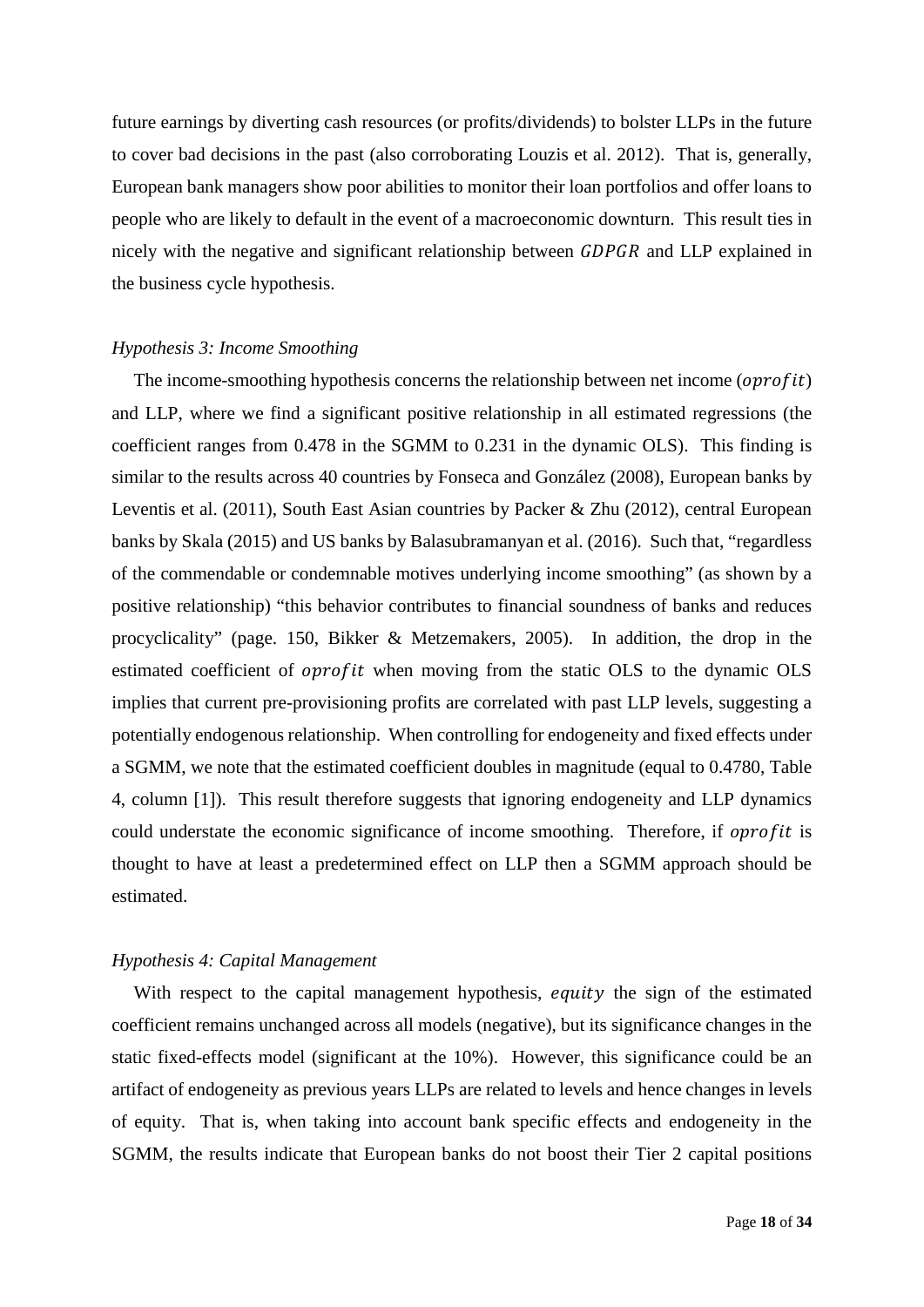using LLPs, and as such, do not suffer from a "banking system capitalization (*problem, which*) is a barrier to business cycle vulnerability" (Glen & Mondragón-Vélez, 2011, page 158, *our italics*). A result also found for Indian banks by Ghosh (2007) and European banks by Leventis et al. (2012).

#### *Hypothesis 5: Business Cycle*

We find that there is a negative and significant relationship with **GDPGR** (GDP growth) ranging from −0.0477 in the GMM model, to −0.0292 in the static OLS model. Therefore, European banks did not undertake 'forward looking' provisioning, a result corroborated by the negative association between credit growth  $(loangr)$  and LLP. The implication is that when loan portfolios expand during booms, managers decrease reserves, thus not accounting for possible future losses. This result corresponds favorably with the implementation of IAS39 across Europe. Implying that objective evidence is required on loan impairments before loan loss provisions can be made, hence restricting buffering across the economic cycle and exacerbating pro-cyclical LLP.

In addition, Craig (2005) observes that banks in developed countries (i.e., Australia, Hong Kong, Japan, New Zealand and Singapore) generally show a tendency of assessing risk over relatively short horizons, leading them to under-estimate risk during boom periods while overestimating the risk during economic downturns. If this was also to be true for European banks our results explain the cancelling out of LLP across the business cycle. However, as Skala (2015) notes, our finding "prompts the question of whether the reserves that central European banks established during economic booms are sufficient" (page. 35). Furthermore, this result could of course be due in part to overriding macroeconomic conditions in our sample period. That is, there was no need to forward provision as banks had different risk management behavior characteristics. To this end, the unemployment rate  $(UNEMP)$  is found to be insignificant with respect to LLP in all models, see also Bikker & Metzemakers (2005) and Olszak et al. (2016). A possible explanation here, is that the unemployment rate does not act as a proxy for loan demand (Beatty & Liao, 2011). The effect of unemployment is therefore minimal and hence we find an insignificant relationship between the unemployment rate, bank lending and LLPs. This relationship between unemployment and LLP is not a forward-looking relationship, but a current reactionary co-movement: unemployment increases  $\rightarrow$  loan defaults increases →LLP increases.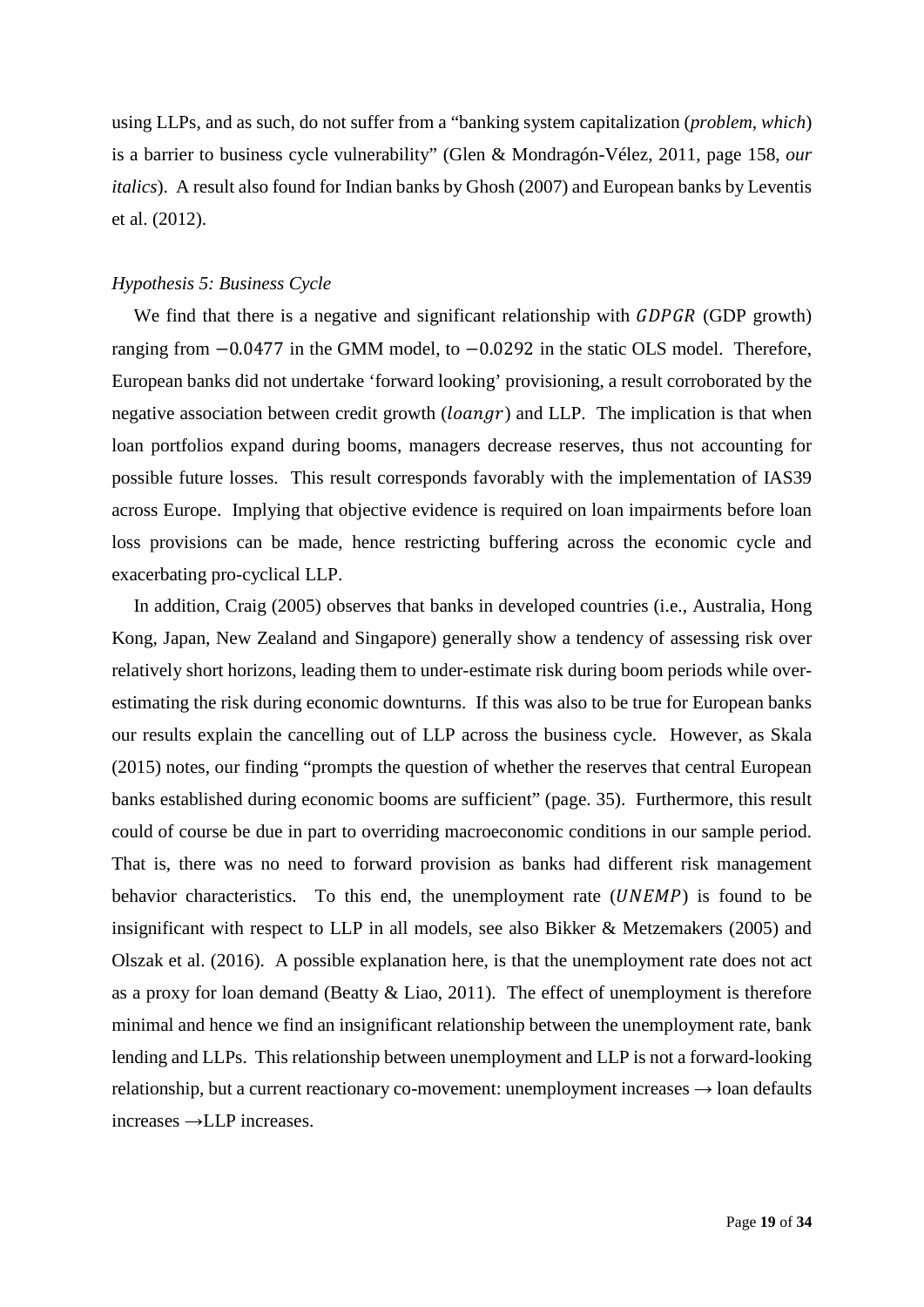#### *Additional Control Variables and Hypotheses of Interest*

In addition, our findings highlight that  $INPL$  (industry non-performing loans) and  $lodep$ (loans to deposits) do not have significant effects on LLPs, and therefore, industry bank characteristics and individual bank liquidity constraints do not override risk management behavior characteristics. Interestingly, in all specifications there is a negative and significant link between the EU15 status and loan provisions. That is, *ceteris paribus*, banks who operate in the EU15 countries provision less for bad loans, with respect to their non EU15 counterparts. The projected LLP values from the estimated SGMM regression for non EU15 and EU15 countries are  $0.0120***$  and  $0.0096***$  respectively<sup>14</sup>. With respect to the additional control variables, the dummies *listed* (those banks which are listed on their domestic stock exchanges) and *crisis* (the global financial crisis of 2008) are both insignificant. Finally, with respect to the control variable  $SIZE$ , this has a negative effect on LLP in all models, indicating that the largest European banks report lower LLPs suggesting that their credit portfolio diversification leads them to report lower provisioning levels.

#### 6.2.2. Additional analyses

Table 5 presents 3 additional SGMM specifications that consider whether our results are stable if we exclude *ITIP* and *ITIPSB*, analyse post crisis income smoothing and also a nonlinear income smoothing model following Balboa, López-Espinosa, & Rubia, 2013. In terms of our first robustness check, in Model 1, we can see that removing  $ITIP$  and  $ITIPSB$  has no effect on all the hypotheses 1 to 5 above, everything holds albeit we do note that  $SIZE$  and crisis now become significant. Given that crisis could potentially offer an insight, we again re-estimate our main SGMM but now Model 2 controls for increased income smoothing during the financial crisis (see for example, Curcio, De Simone, & Gallo, 2017). To investigate for increased income smoothing during the crisis, relative to the pre-crisis period, we include an interaction term *crisis*  $\times$  *oprofit.* Column [2] in Table 5 reports the estimated coefficients. Most of the estimated coefficients remain similar to those reported in Table 4 column 1, however the  $EUI5$  dummy turns insignificant. With respect to *crisis*  $\times$  *oprofit*, a one-sided t-test does not confirm the hypothesis that banks have smoothed their income via LLPs more intensively during or after the crisis.

#### INSERT TABLE 5

<span id="page-20-0"></span><sup>&</sup>lt;sup>14</sup> 95% confidence intervals were estimated using the Delta method, where \*\*\* indicates significance at the 1%.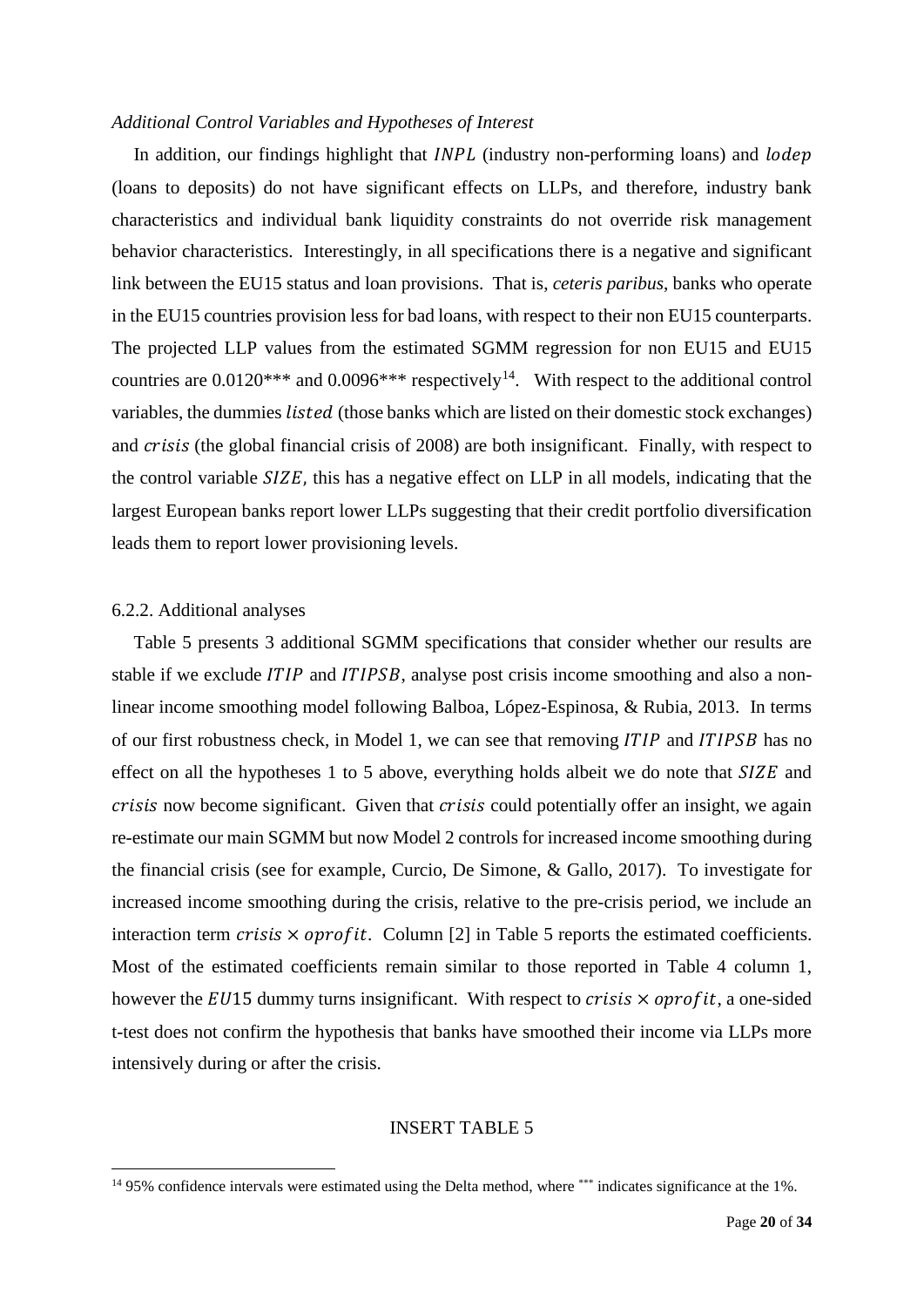The third set of additional analysis considers a potential non-linear effect of income smoothing, as incentives to smooth income may be dependent of the relative size of earnings (see, Balboa, López-Espinosa, & Rubia, 2013). In this latter case we generate a dummy variable  $(doprofit)$  taking the value of  $oprofit$  for banks reporting pre-provisioning earnings greater than the annual  $75<sup>th</sup>$  percentile and zero otherwise<sup>[15](#page-21-0)</sup>. In Model 3 we find that the coefficient of  $\frac{dp}{dt}$  is positive and significant at the 1%, indicating that the best performing EU banks are more prone to report higher LLPs when earnings are high (Table 5, Column [2]). Once again we find that all hypotheses 1 to 5 are unaffected and the remaining coefficients maintain their sign and significance in line with Table 4, Column [1].

#### **7. Conclusions**

In the banking loan loss provisioning literature there has been widely different reported managerial behavior characteristics including; income smoothing, capital management, business cycle theory, and bad management hypotheses. The latter's effect can originate from three sources of inefficiency; cost, technological innovative progress (TIP) and scale based TIP (TIPSB). We present a coherent and fully specified dynamic models that find both bad management, TIP and TIPSB are endogenous with respect to LLP risk management behavior. That is, previous studies which have only explicitly allocated banks' income smoothing, capital management as the internal change characteristic in provisioning behavior could be misspecified through the exclusion of bad management, TIP and TIPSB.

With respect to our results we find that 38.51% of banks experienced overall TIP but that small banks with assets between  $\in \mathcal{Q}80$  million and  $\in \mathcal{G}69$  million had a TIP equal to 51.51% and medium asset sized banks  $6670$  million to  $61,291$  million had the largest TIP equal to 65.82%. These results show that small and medium asset sized banks are more innovative due to technological progress than the largest banks (assets greater than  $\epsilon$ 3,137, TIP equal to 11.61%). In addition, when we consider scale biased effects, again the smallest banks show the largest

<span id="page-21-0"></span><sup>&</sup>lt;sup>15</sup> This dummy is a variation used by Bouvatier & Lepetit (2008) as here we are interested in identifying the best performing banks in our sample and not simply the ones reporting positive earnings. We also control for nonlinearity in the earning's smoothing around the zero threshold by including a dummy variable taking the value of  $\alpha$  *orrofit* in the case of positive earnings before provisions and taxes, and zero otherwise. The results are qualitatively similar to the ones reported in Table 9, Column [3] so we do not present them here. Including both oprofit and dprofit led to VIF values of 85.68 and 85.24 respectively, thus we chose not include both variables together.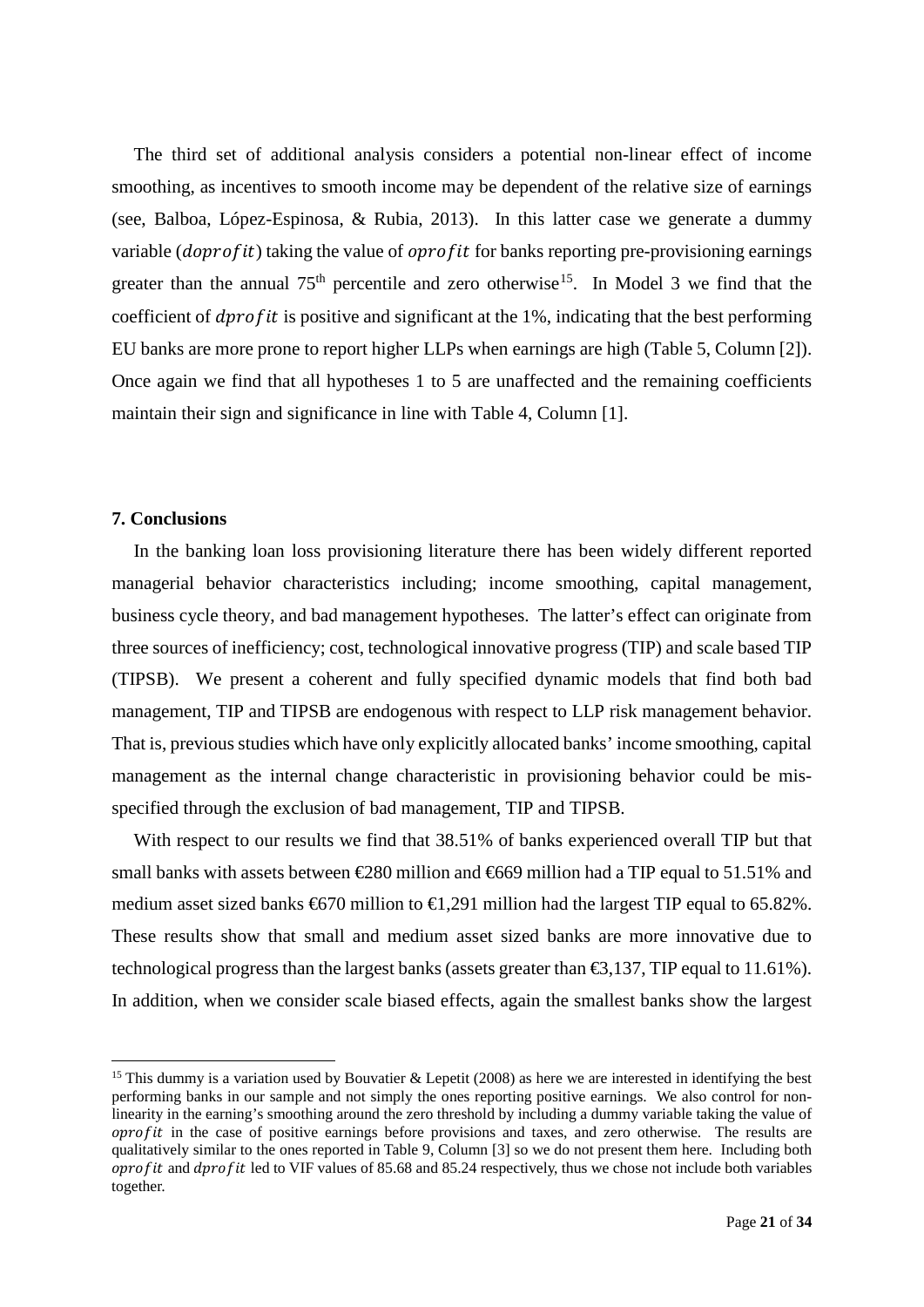TIPSB equal to 58.51% whereas the largest banks showed the smallest TIPSB equal to 20.51%. That is, *ceteris paribus*, the larger banks have smaller scale TIPSB efficiencies relative to smaller banks and therefore smaller to medium banks see larger cost efficiencies in the introduction of new technologies.

The main findings associated with our new LLP model show that as banks extend their innovative and technological capabilities with respect to LLP, costs decrease through TIP. These reductions could occur from changes in bank's use of better risk modelling of their loan portfolios and also through new regulations such as Basel capital requirement directives. In addition, even though we find bad management practice, banks can potentially reduce these costs through advancing TIP. That is, the introduction of new technology and the improvements that it brings mitigates the impact of bad management and its associated cost inefficiencies.

With respect to the traditional LLP hypotheses, we concur that banks income smooth, although profits are correlated with past LLP levels, suggesting a potentially endogenous relationship. European banks do not boost their Tier 2 capital positions using LLPs, and as such, do not suffer from a banking system capitalization. Further, these banks did not undertake 'forward looking' provisioning, a result corroborated by the negative association between credit growth and LLP. Finally, we find that the macro environment had little to no effect as European banks did not undertake 'forward looking' provisioning corresponding favorably with the implementation of IAS39 across Europe limiting the pro-cyclical nature of LLPs.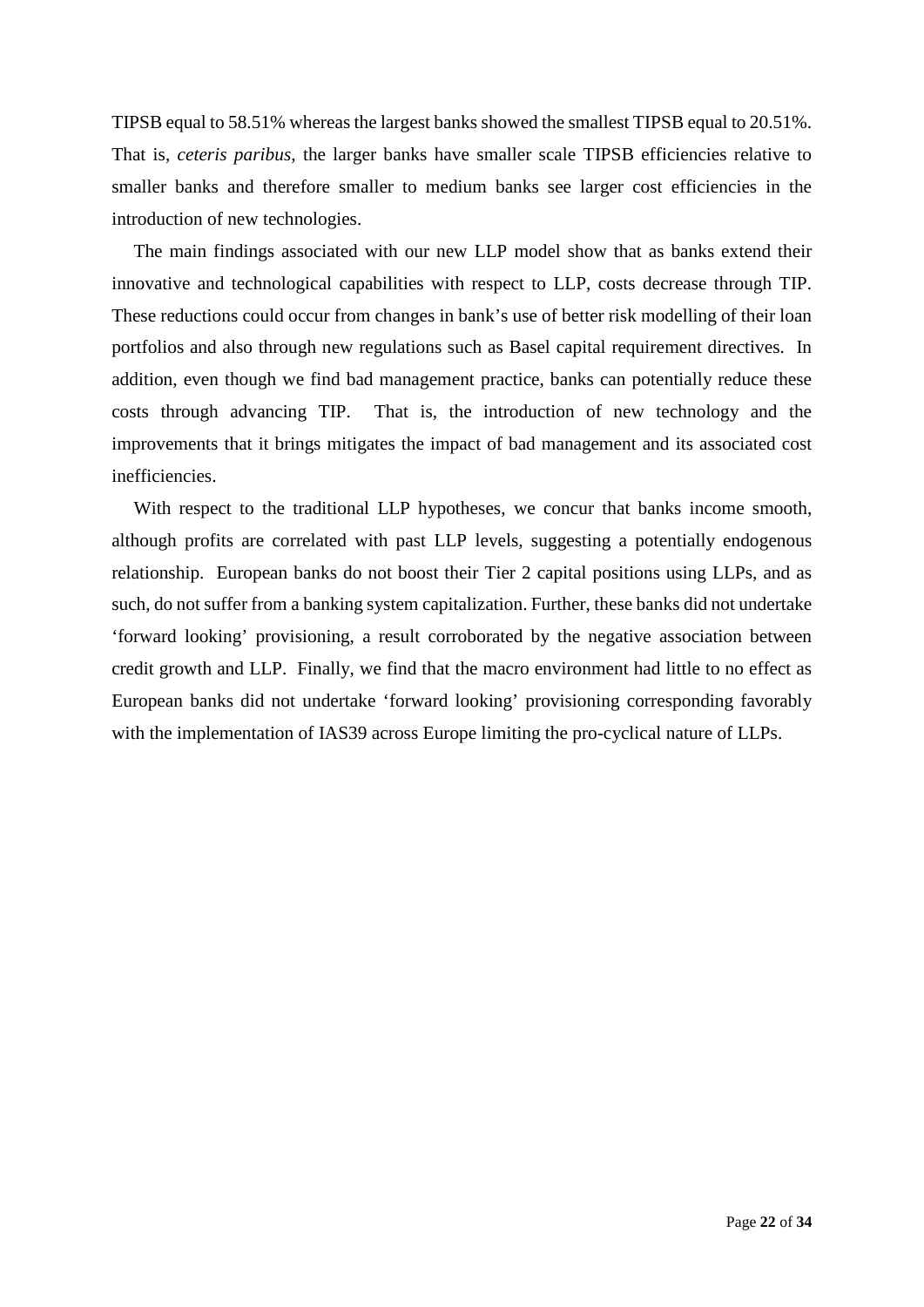#### **References**

- Adrian, T. (2018). Risk Management and Regulation. *International Monetary Fund*, *18*(13), 1–44.
- Agarwal, S., Chomsisengphet, S., Liu, C., & Ghon Rhee, S. (2007). Earnings management behaviors under different economic environments: Evidence from Japanese banks. *International Review of Economics and Finance*, *16*(3), 429–443.
- Allen, J., & Liu, Y. (2007). Efficiency and economies of scale of large Canadian banks. *Candian Journal of Economics*, *40*(1), 225–244.
- Anandarajan, A., Hasan, I., & Lozano-Vivas, A. (2005). Loan loss provision decisions: An empirical analysis of the Spanish depository institutions. *Journal of International Accounting, Auditing and Taxation*, *14*(1), 55–77.
- Anandarajan, A., Hasan, I., & McCarthy, C. (2007). Use of loan loss provisions for capital, earnings management and signalling by Australian banks. *Accounting and Finance*, *47*(September 2004), 357–379.
- Anderson, T. W., & Hsiao, C. (1981). Estimation of Dynamic Models with Error Components. *Journal of the American Statistical Association*, *76*(375), 598.
- Arellano, M. (1993). On the testing of correlated effects with panel data. *Journal of Econometrics*.
- Arellano, M., & Bond, S. (1991). Some tests of specification for panel data: Monte Carlo evidence and an application to employment equations. *The Review of Economic Studies*.
- Arellano, M., & Bover, O. (1995). Another look at the instrumental variable estimation of error-components models. *Journal of Econometrics*, *68*(1), 29–51.
- Badunenko, O., & Kumbhakar, S. C. (2017). Economies of scale , technical change and persistent and time-varying cost efficiency in Indian banking : Do ownership , regulation and heterogeneity matter ? *European Journal of Operational Research*, *260*, 789–803.
- Balasubramanyan, L., Thomson, J. B., & Zaman, S. (2016). Evidence of Forward-Looking Loan Loss Provisioning with Credit Market Information. *Journal of Financial Services Research*.
- Balboa, M., López-Espinosa, G., & Rubia, A. (2013). Nonlinear dynamics in discretionary accruals: An analysis of bank loan-loss provisions. *Journal of Banking & Finance*, *37*(12), 5186–5207.
- Basel Committee on Banking Supervision. (2004). *International Convergence of Capital Measurement and Capital Standards: A Revised Framework*.
- Baum, C., Schaffer, M., & Stillman, S. (2003). Instrumental variables and GMM: Estimation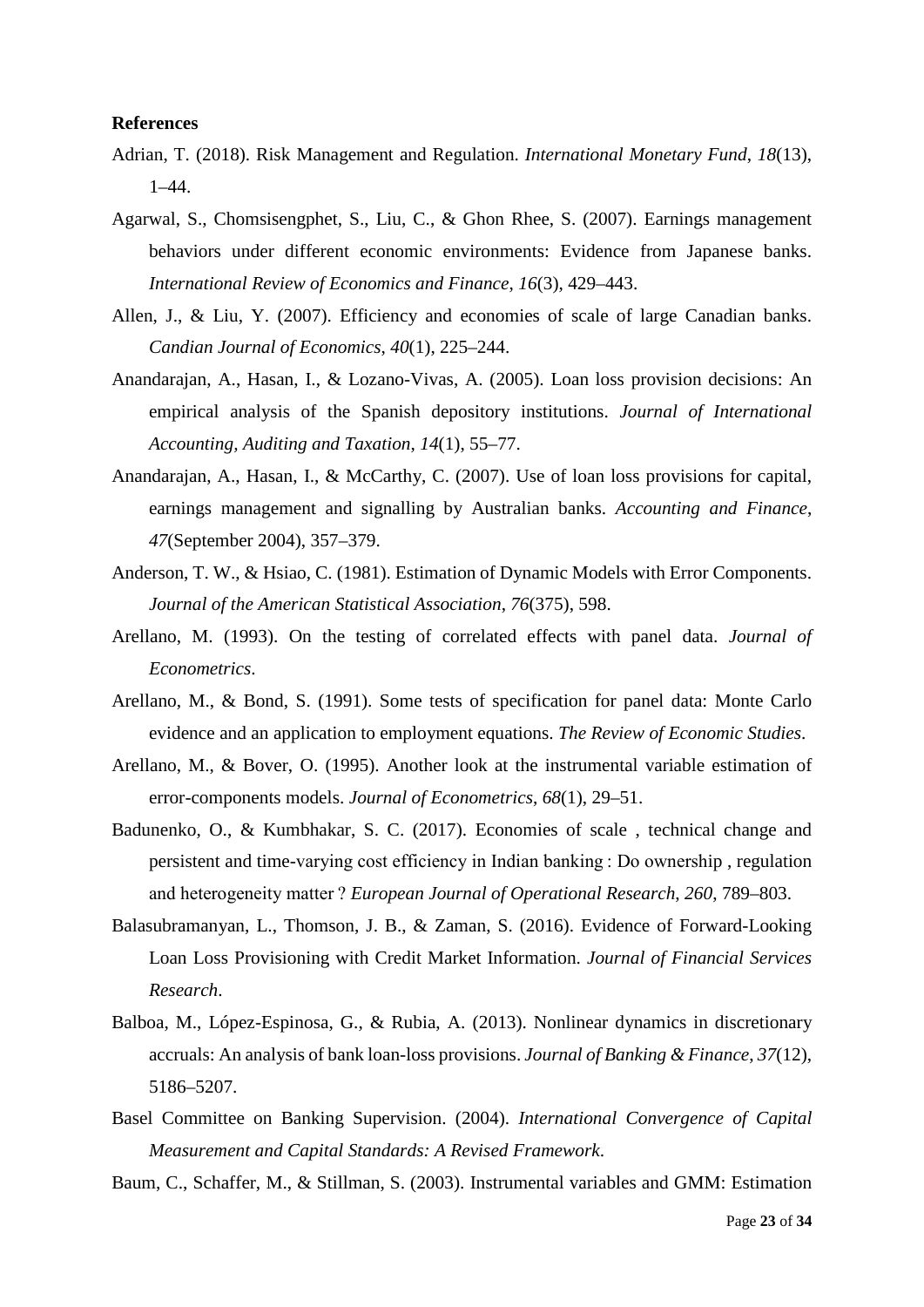and testing. *Stata Journal*, *3*(1), 1–31. Retrieved from http://www.stata.com/meeting/2nasug/wp545.pdf

- Beatty, A., & Liao, S. (2011). Do delays in expected loss recognition affect banks' willingness to lend? *Journal of Accounting and Economics*, *52*(1), 1–20.
- Benczur, P., Cannas, G., Cariboni, J., Di Girolamo, F., Maccaferri, S., & Petracco Giudici, M. (2017). Evaluating the effectiveness of the new EU bank regulatory framework: A farewell to bail-out? *Journal of Financial Stability*, *33*, 207–223.
- Berger, A. N. (2003). The Economic Effects of Technological Progress: Evidence from the Banking Industry. *Journal of Money, Credit, and Banking*, *35*(2), 141–176.
- Berger, A. N., & Deyoung, R. (2003). Technological Progress and the Geographic Expansion of the Banking Industry. *Journal of Money Credit and Banking*, *38*(6), 1483–1513.
- Berger, A. N., & DeYoung, R. (1997). Problem loans and cost efficiency in commercial banks. *Journal of Banking & Finance*, *21*(6), 849–870.
- Bikker, J. a., & Metzemakers, P. a. J. (2005). Bank provisioning behaviour and procyclicality. *Journal of International Financial Markets, Institutions and Money*, *15*(2), 141–157.
- Blundell, R., & Bond, S. (1998). Initial conditions and moment restrictions in dynamic panel data models. *Journal of Econometrics*, *87*(1), 115–143.
- Bouvatier, V., & Lepetit, L. (2008). Banks' procyclical behavior: Does provisioning matter? *Journal of International Financial Markets, Institutions and Money*, *18*(5), 513–526.
- Bouvatier, V., Lepetit, L., & Strobel, F. (2014). Bank income smoothing, ownership concentration and the regulatory environment. *Journal of Banking & Finance*, *41*, 253– 270.
- Bryce, C., Dadoukis, A., Hall, M., Nguyen, L., & Simper, R. (2015). An analysis of loan loss provisioning behaviour in Vietnamese banking. *Finance Research Letters*, *14*, 69–75.
- Bushman, R. M., & Williams, C. D. (2012). Accounting discretion, loan loss provisioning, and discipline of Banks' risk-taking. *Journal of Accounting and Economics*, *54*(1), 1–18.
- Curcio, D., De Simone, A., & Gallo, A. (2017). Financial crisis and international supervision: New evidence on the discretionary use of loan loss provisions at Euro Area commercial banks. *British Accounting Review*, *49*(2), 181–193.
- Curcio, D., & Hasan, I. (2015). Earnings and capital management and signaling: the use of loan-loss provisions by European banks. *The European Journal of Finance*, *21*(1), 26–50.
- Drake, L., & Simper, R. (2002). Economies of scale in UK building societies: A re-appraisal using an entry/exit model. *Journal of Banking and Finance*, *26*(12), 2365–2382.
- Fiordelisi, F., Marques-Ibanez, D., & Molyneux, P. (2011). Efficiency and risk in European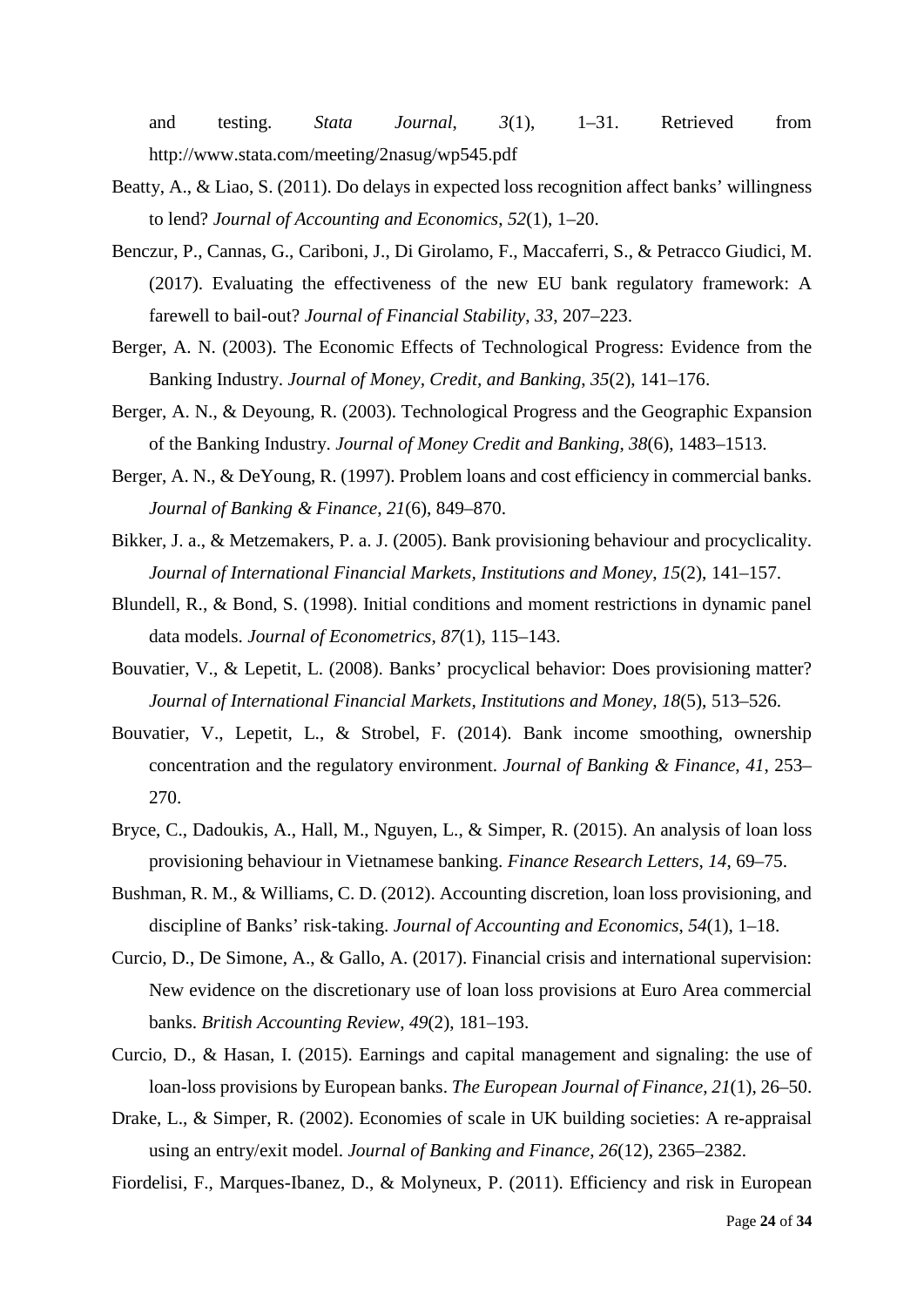banking. *Journal of Banking & Finance*, *35*(5), 1315–1326.

- Fonseca, A. R., & González, F. (2008). Cross-country determinants of bank income smoothing by managing loan-loss provisions. *Journal of Banking & Finance*, *32*(2), 217–228.
- Fujii, H., Managi, S., Matousek, R., & Rughoo, A. (2018). Bank efficiency, productivity, and convergence in EU countries: a weighted Russell directional distance model. *The European Journal of Finance*, *24*(2), 135–156.
- Fukuyama. H and Weber. W. (2015). Nonperforming Loans in the Bank Production technology. In *Quantitative Financial Risk Management* (pp. 46–70).
- Ghosh, S. (2007). Loan loss provisions, Earnings, Capital management and signalling: Evidence from Indian Banks. *Global Economic Review*, *36*(2), 121–136.
- Girardone, C., Nankervis, J. C., & Velentza, E.-F. (2009). Efficiency, ownership and financial structure in European banking: A cross-country comparison. *Managerial Finance*, *35*(3), 227–245.
- Glen, J., & Mondragón-Vélez, C. (2011). Business cycle effects on commercial bank loan portfolio performance in developing economies. *Review of Development Finance*, *1*(2), 150–165.
- Hughes, J. P., & Mester, L. J. (1998). Bank Capitalization and Cost: Evidence of Scale Economies in Risk Management and Signaling. *Review of Economics and Statistics*, *80*(2), 314–325.
- Hunter, W. C., & Timme, S. G. (1991). Technological Change in Large U . S . Commercial Banks \*. *The Journal of Business*, *64*(3), 339–362.
- John Litner. (1956). Distribution of Incomes of Corporations Among Dividends , Retained Earnings , and Taxes. *The American Economic Review*, *46*(2), 97–113.
- Kalyvas, A. N., & Mamatzakis, E. (2014). Does business regulation matter for banks in the European Union? *Journal of International Financial Markets, Institutions and Money*, *32*(1), 278–324.
- Laeven, L., & Majnoni, G. (2003). Loan loss provisioning and economic slowdowns: Too much, too late? *Journal of Financial Intermediation*, *12*(2), 178–197.
- Leventis, S., Dimitropoulos, P. E., & Anandarajan, A. (2012). Signalling by banks using loan loss provisions: the case of the European Union. *Journal of Economic Studies*, *39*(5), 604– 618.
- Leventis, S., Dimitropoulos, P. E., Anandarajan, A., Leventis, S., Dimitropoulos, P. E., & Anandarajan, A. (2011). Loan Loss Provisions, Earnings Management and Capital Management under IFRS: The Case of EU Commercial Banks. *J Financ Serv Res*, *40*,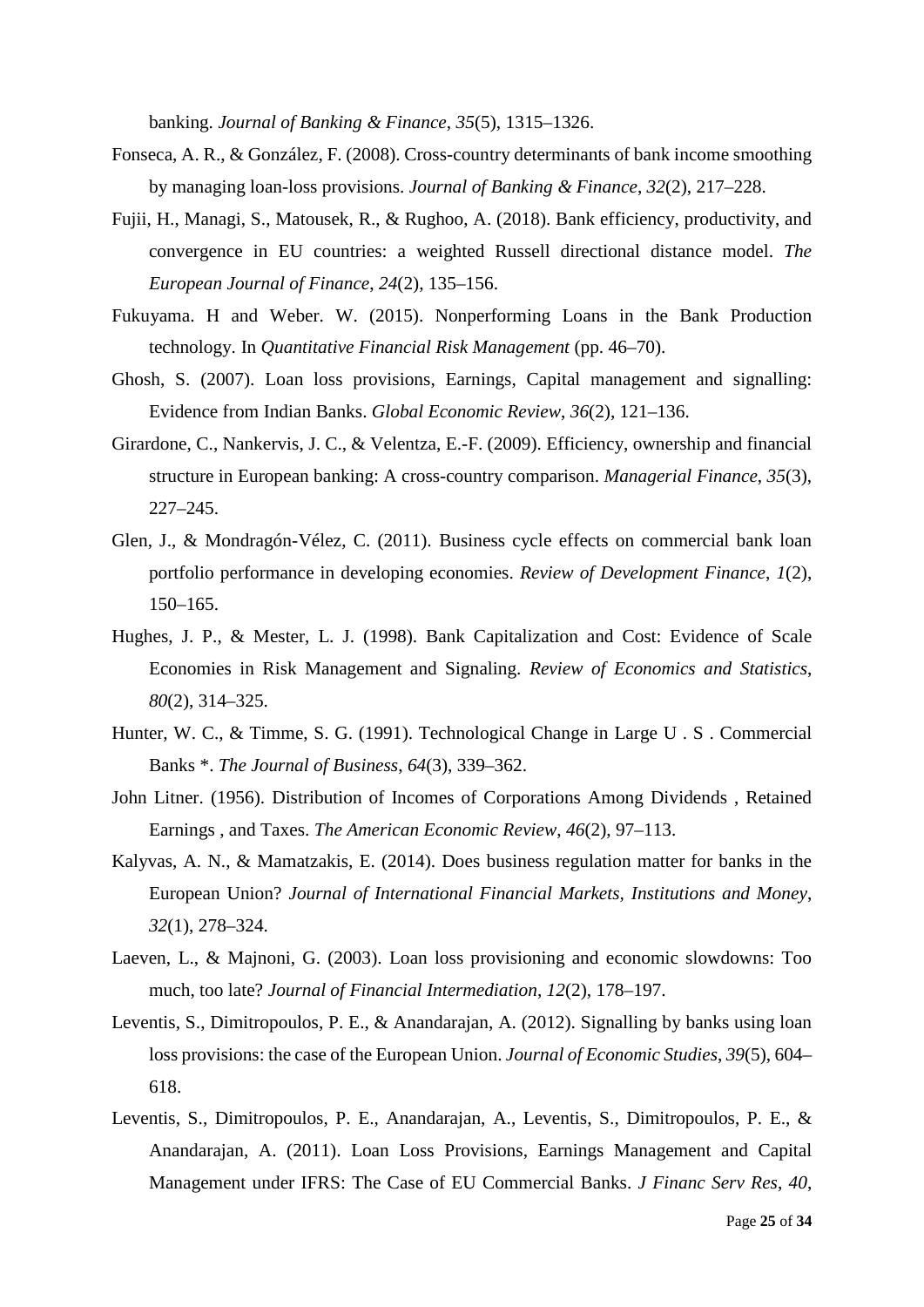103–122.

- Liu, S. T. (2010). Measuring and categorizing technical efficiency and productivity change of commercial banks in Taiwan. *Expert Systems with Applications*, *37*(4), 2783–2789.
- Louzis, D. P., Vouldis, A. T., & Metaxas, V. L. (2012). Macroeconomic and bank-specific determinants of non-performing loans in Greece: A comparative study of mortgage, business and consumer loan portfolios. *Journal of Banking & Finance*, *36*(4), 1012–1027.
- Mamatzakis, E., Kalyvas, A. N., & Piesse, J. (2013). Does Regulation in Credit, Labour and Business Matter for Bank Performance in the EU-10 Economies? *International Journal of the Economics of Business*, *20*(3), 341–385.
- McKee, G., & Kagan, A. (2018). Community bank structure an x-efficiency approach. *Review of Quantitative Finance and Accounting*, *51*, 19–41.
- Olszak, M., Pipień, M., Kowalska, I., & Roszkowska, S. (2016). What Drives Heterogeneity of Cyclicality of Loan-Loss Provisions in the EU? *Journal of Financial Services Research*, 1–42.
- Packer, F., & Zhu, H. (2012). *Loan loss provisioning practices of Asian banks* (BIS Working Paper No. 375). Retrieved from www.bis.org
- Pérez, D., Salas-Fumás, V., Saurina Banco de España, J., Pé Rez Ã, D., Salas-fum Ã, V. S., & Saurina Ã, J. S. (2008). Earnings and Capital Management in Alternative Loan Loss Provision Regulatory Regimes Earnings and Capital Management in Alternative Loan Loss Provision Regulatory Regimes. *European Accounting Review*, *173*(907469330), 423–445.
- Roodman, D. (2009a). A Note on the Theme of Too Many Instruments. *Oxford Bulletin of Economics and Statistics*, *71*(1), 135–158.
- Roodman, D. (2009b). How to do xtabond2: An introduction to diffrence and system GMM in Stata. *The Stata Journal*, *9*(1), 86–136.
- Skala, D. (2015). Saving on a rainy day? Income smoothing and procyclicality of loan-loss provisions in Central European Banks. *International Finance*, *18*(1), 25–46.
- Staikouras, C., Mamatzakis, E., & Koutsomanoli-Filippaki, A. (2008). Cost efficiency of the banking industry in the South Eastern European region. *Journal of International Financial Markets, Institutions and Money*, *18*(5), 483–497.
- Vuong, Q. H. (1989). Likelihood Ratio Tests for Model Selection and Non-nested Hypotheses. *Econometrica*, *57*(2), 307–333. Retrieved from https://econpapers.repec.org/RePEc:ecm:emetrp:v:57:y:1989:i:2:p:307-33

Wheelock, D. C. D., & Wilson, P. W. (2012). Do large banks have lower costs? New estimates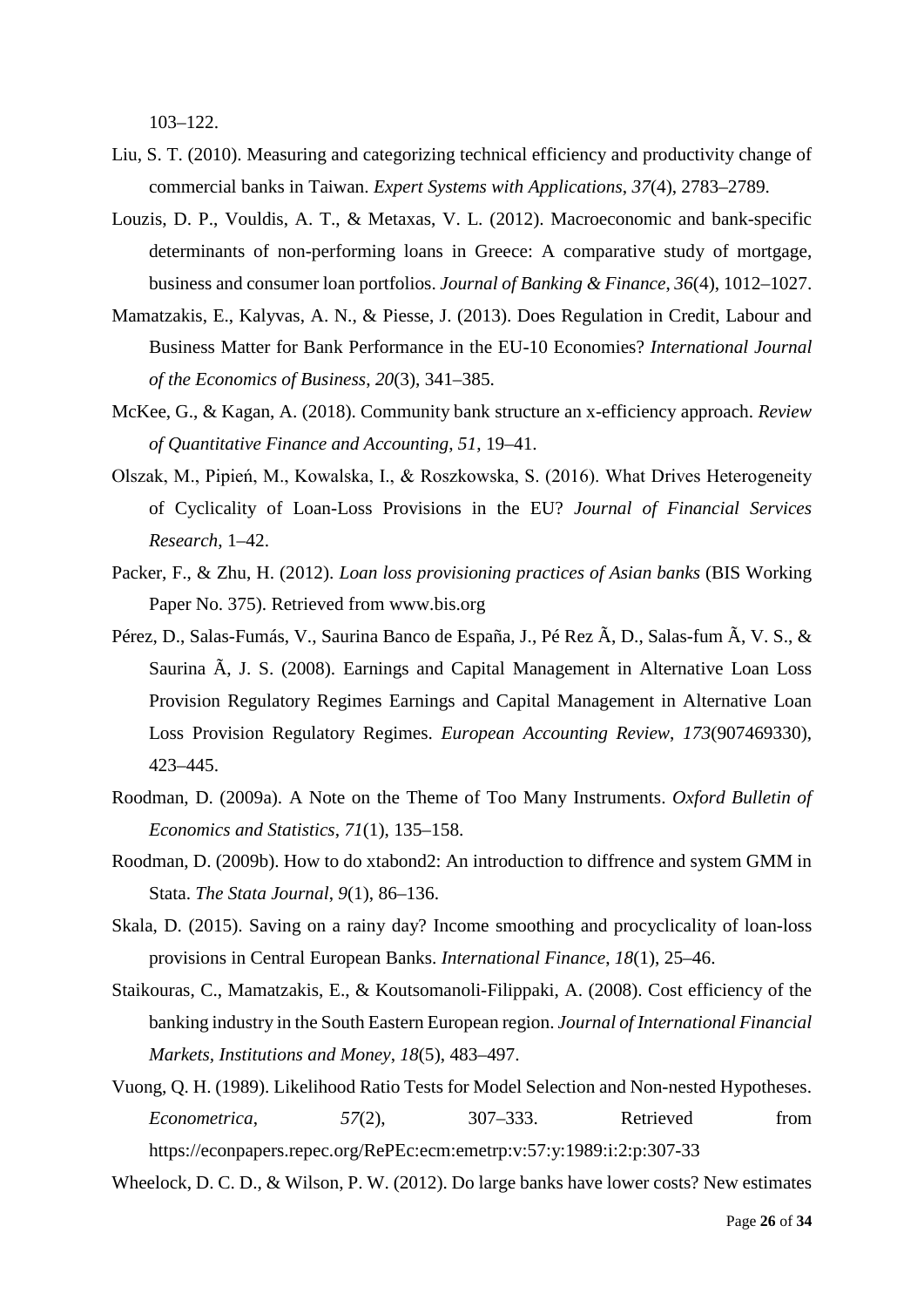of returns to scale for US banks. *Journal of Money Credit and Banking*, *44*(1), 171–199.

- Williams, J. (2004). Determining management behaviour in European banking. *Journal of Banking and Finance*, *28*(10), 2427–2460.
- Wintoki, M. B., Linck, J. S., & Netter, J. M. (2012). Endogeneity and the dynamics of internal corporate governance. *Journal of Financial Economics*, *105*(3), 581–606.
- Wooldridge, J. M. (2001). Econometric Analysis of Cross Section and Panel Data. *The MIT Press*, 735.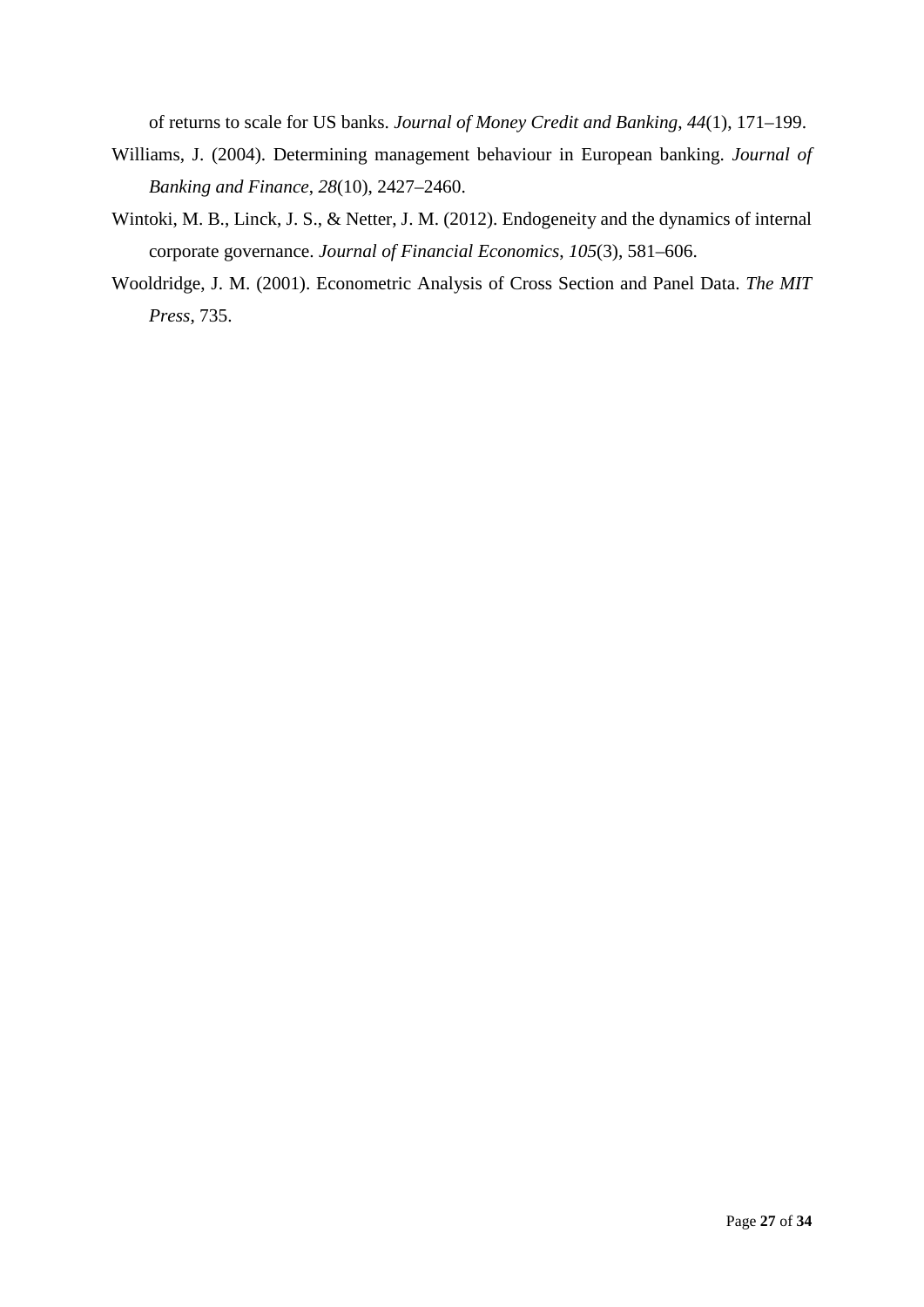| TUUIV 1. DUIIIIIIII Y<br>Variable | Observations | Mean      | Std. Dev. | Min            | Max            |
|-----------------------------------|--------------|-----------|-----------|----------------|----------------|
| <b>LLP</b>                        | 3,145        | 0.0101    | 0.0314    | $-0.2610$      | 1.2379         |
| oprofit                           | 3,145        | 0.0151    | 0.0172    | $-0.0531$      | 0.7081         |
| equity                            | 3,145        | 0.0999    | 0.0718    | $-0.0029$      | 0.8620         |
| loansgr                           | 3,145        | 0.0772    | 0.3085    | $-0.9879$      | 8.7691         |
| GDPGR                             | 3,145        | 0.0121    | 0.0330    | $-0.1481$      | 0.1190         |
| <b>UNEMP</b>                      | 3,145        | 0.0818    | 0.0326    | 0.0340         | 0.2720         |
| roe                               | 3,145        | 0.0624    | 0.2592    | $-8.0755$      | 1.0438         |
| ITIP <sub>0</sub>                 | 3,145        | $-0.0081$ | 0.0172    | $-0.1766$      | 0              |
| ITIPSB <sub>0</sub>               | 3,145        | $-0.0032$ | 0.0050    | $-0.0230$      | $\overline{0}$ |
| $ITIP_{>0}$                       | 3,145        | 0.0211    | 0.0298    | $\Omega$       | 0.1722         |
| $ITIPSB_{>0}$                     | 3,145        | 0.0043    | 0.0053    | $\overline{0}$ | 0.0222         |
| <b>SIZE</b>                       | 3,145        | 6.8930    | 1.3556    | 3.7446         | 10.754         |
| <b>INPL</b>                       | 3,145        | 0.0480    | 0.0468    | 0.0008         | 0.4487         |
| lodep                             | 3,145        | 1.2601    | 1.6074    | 0.0202         | 25             |

Table 1. Summary Statistics

Summary statistics of the variable included in the estimation of equation (6).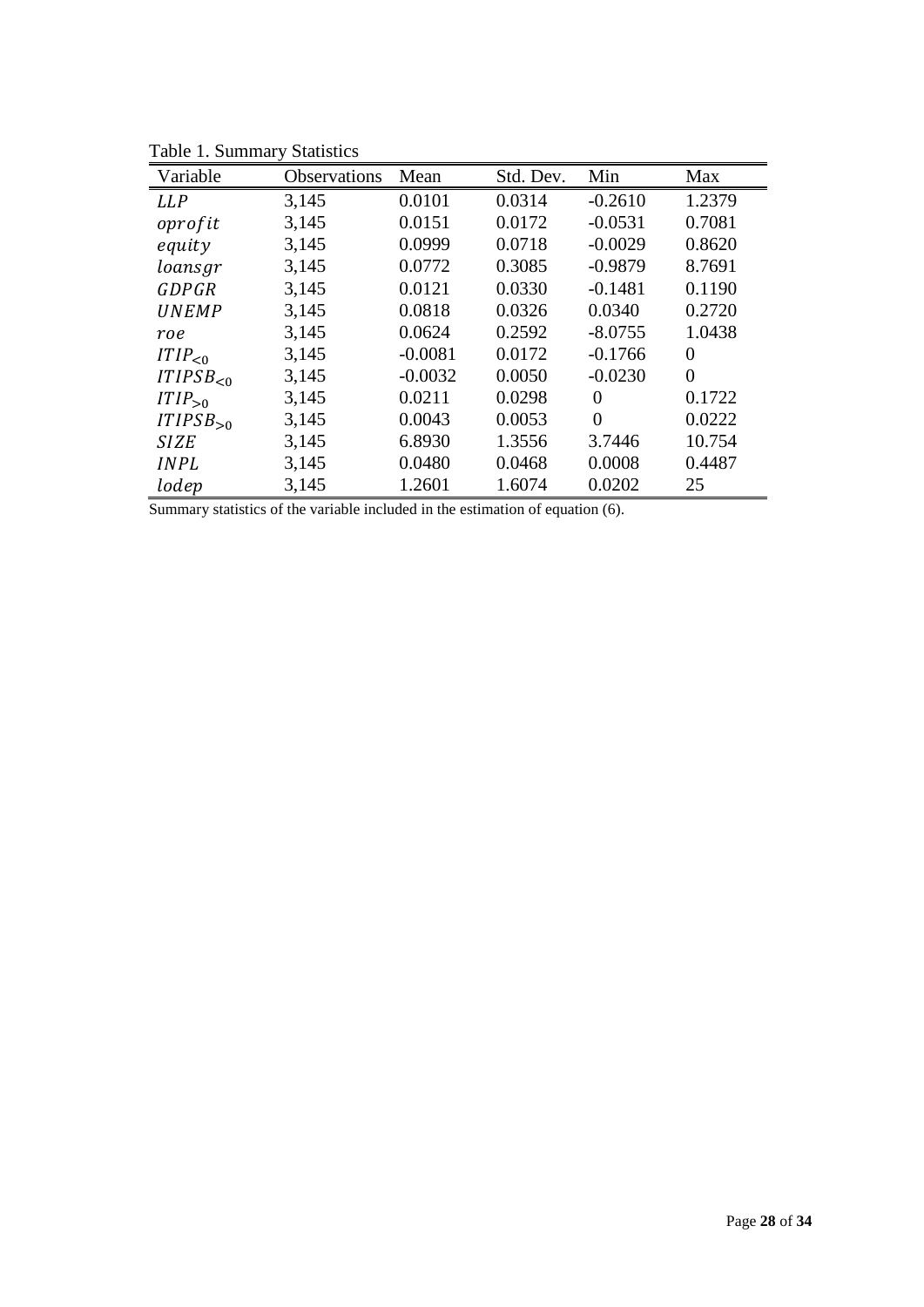Table 2. Pairwise Correlation Matrix

|                         | LLP        | oprofit    | equity     | loangr     | GDPGR      | <b>UNEMP</b> | roae       | ITIP <sub>0</sub> | ITIPSB <sub>0</sub> | $ITIP_{>0}$ | ITIPSB <sub>0</sub> | <b>SIZE</b> | <b>INPL</b> | lodep |
|-------------------------|------------|------------|------------|------------|------------|--------------|------------|-------------------|---------------------|-------------|---------------------|-------------|-------------|-------|
| <b>LLP</b>              |            |            |            |            |            |              |            |                   |                     |             |                     |             |             |       |
| oprofit                 | $0.0595*$  |            |            |            |            |              |            |                   |                     |             |                     |             |             |       |
| equity                  | $-0.0334*$ | $0.2596*$  |            |            |            |              |            |                   |                     |             |                     |             |             |       |
| loangr                  | $-0.0602*$ | $0.1025*$  | $0.0386*$  |            |            |              |            |                   |                     |             |                     |             |             |       |
| GDPGR                   | $-0.1069*$ | $0.1081*$  | 0.0195     | $0.1546*$  |            |              |            |                   |                     |             |                     |             |             |       |
| <b>UNEMP</b>            | $0.0948*$  | $-0.0423*$ | $-0.0137$  | $-0.0474*$ | $-0.1459*$ |              |            |                   |                     |             |                     |             |             |       |
| roae                    | $-0.2871*$ | $0.2305*$  | 0.00870    | $0.0720*$  | $0.2036*$  | $-0.1099*$   |            |                   |                     |             |                     |             |             |       |
| ITIP <sub>0</sub>       | $-0.0887*$ | 0.0206     | $-0.0296*$ | 0.0162     | $0.0920*$  | $-0.00430$   | $0.0418*$  |                   |                     |             |                     |             |             |       |
| ITIPSB <sub>&lt;0</sub> | $0.0657*$  | $-0.0233$  | $-0.0829*$ | $-0.0907*$ | $-0.2349*$ | $0.1067*$    | $-0.0671*$ | $-0.2515*$        |                     |             |                     |             |             |       |
| $ITIP_{>0}$             | $-0.0483*$ | $-0.0469*$ | $0.0626*$  | 0.00280    | $0.0458*$  | $-0.0244$    | $0.0365*$  | $0.3403*$         | $-0.2638*$          |             |                     |             |             |       |
| $ITIPSB_{>0}$           | 0.0173     | $-0.0483*$ | $-0.0613*$ | $-0.1097*$ | $-0.1479*$ | $0.1900*$    | $-0.0645*$ | $-0.1136*$        | $0.5356*$           | $0.1063*$   |                     |             |             |       |
| SIZE                    | $-0.0709*$ | $-0.0542*$ | $-0.3063*$ | 0.00400    | $-0.0465*$ | $-0.0225$    | $0.0750*$  | $-0.00400$        | $0.3150*$           | 0.1089*     | $0.3376*$           |             |             |       |
| <b>INPL</b>             | $0.1153*$  | $-0.0306*$ | $-0.0391*$ | $-0.1046*$ | $-0.3237*$ | $0.5767*$    | $-0.1854*$ | $-0.0525*$        | $0.2394*$           | $-0.0230$   | $0.3082*$           | $-0.0109$   |             |       |
| lodep                   | $-0.00220$ | 0.0272     | $0.1843*$  | $-0.0163$  | $-0.0502*$ | $0.0375*$    | $-0.0447*$ | $-0.2843*$        | 0.0246              | $-0.00340$  | 0.00820             | $-0.0512*$  | $0.0303*$   |       |

Pearson's correlation coefficients

\* Statistically significant at 10%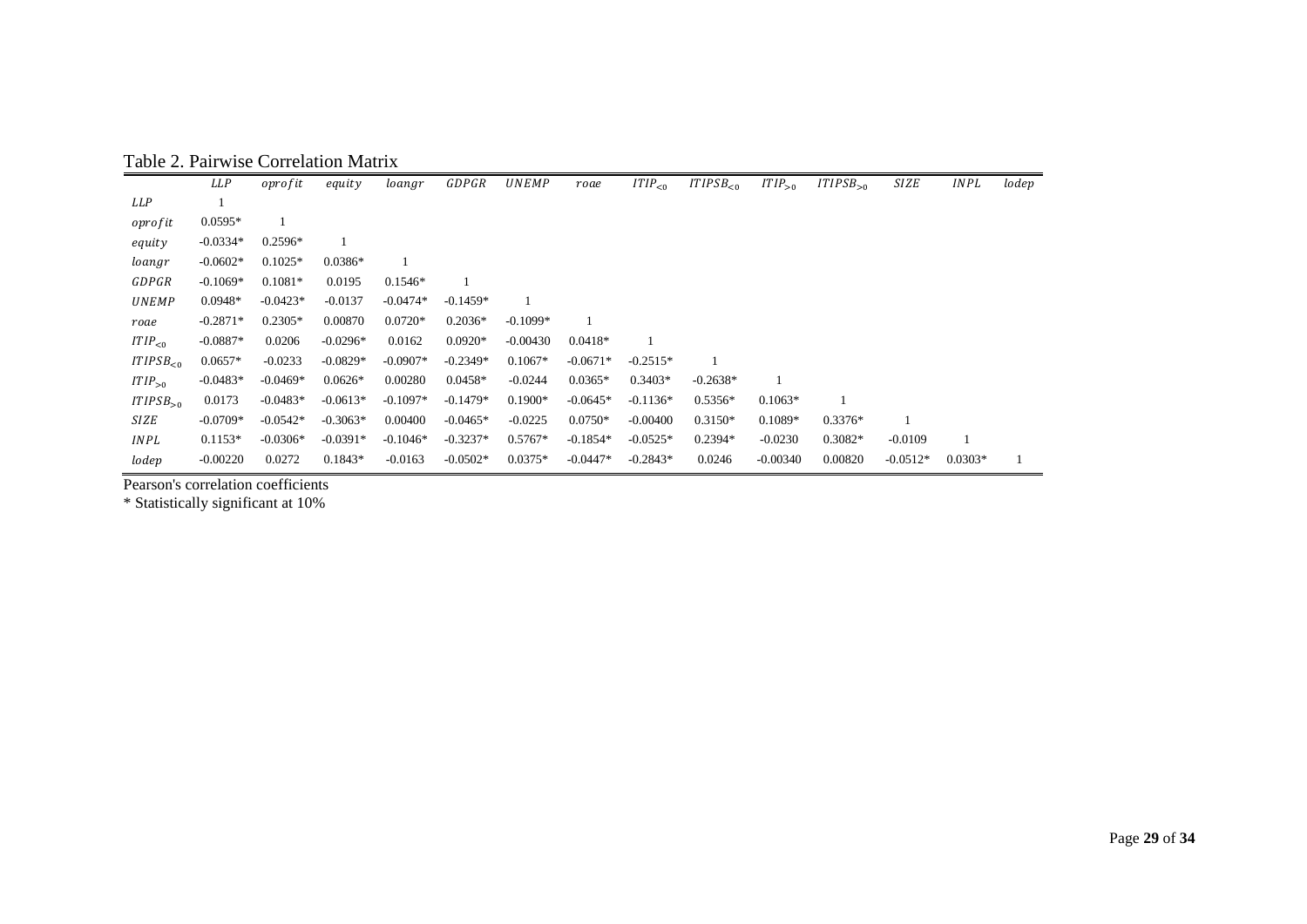| Panel A                      | Frequency                        | Average TIP $(\% )$ | Total                 |  |
|------------------------------|----------------------------------|---------------------|-----------------------|--|
| TIP                          | (significant TIP)                |                     | observations          |  |
| Quintile $1 -$ Smallest      | 71                               | 11.29               | 629                   |  |
| Ouintile 2 – Small           | 324                              | 51.51               | 629                   |  |
| Quintile $3 -$ Medium        | 414                              | 65.82               | 629                   |  |
| Quintile $4 - \text{Large}$  | 329                              | 52.31               | 629                   |  |
| Quintile $5 -$ Largest       | 73                               | 11.61               | 629                   |  |
| Overall                      | 1,211                            | 38.51               | 3,145                 |  |
|                              |                                  |                     |                       |  |
| <b>Panel B</b><br>TIPSB      | Frequency<br>(significant TIPSB) | Average TIPSB (%)   | Total<br>observations |  |
| Ouintile $1 -$ Smallest      | 368                              | 58.51               | 629                   |  |
| Quintile 2 – Small           | 358                              | 56.92               | 629                   |  |
| Quintile $3 - \text{Median}$ | 313                              | 49.76               | 629                   |  |
| Quintile $4 - \text{Large}$  | 218                              | 34.66               | 629                   |  |
| Quintile $5 -$ Largest       | 129                              | 20.51               | 629                   |  |

Table 3. TIP and TIP scale biased results

Frequency: Number of observations with negative technological progress and negative scale biased technological progress. The table suggests that 51.51% of small sized banks experienced technological progress (Panel A, Quintile 2). The asset size of banks belonging in the five quintiles presented here are discussed in detail in Supplementary Appendix B.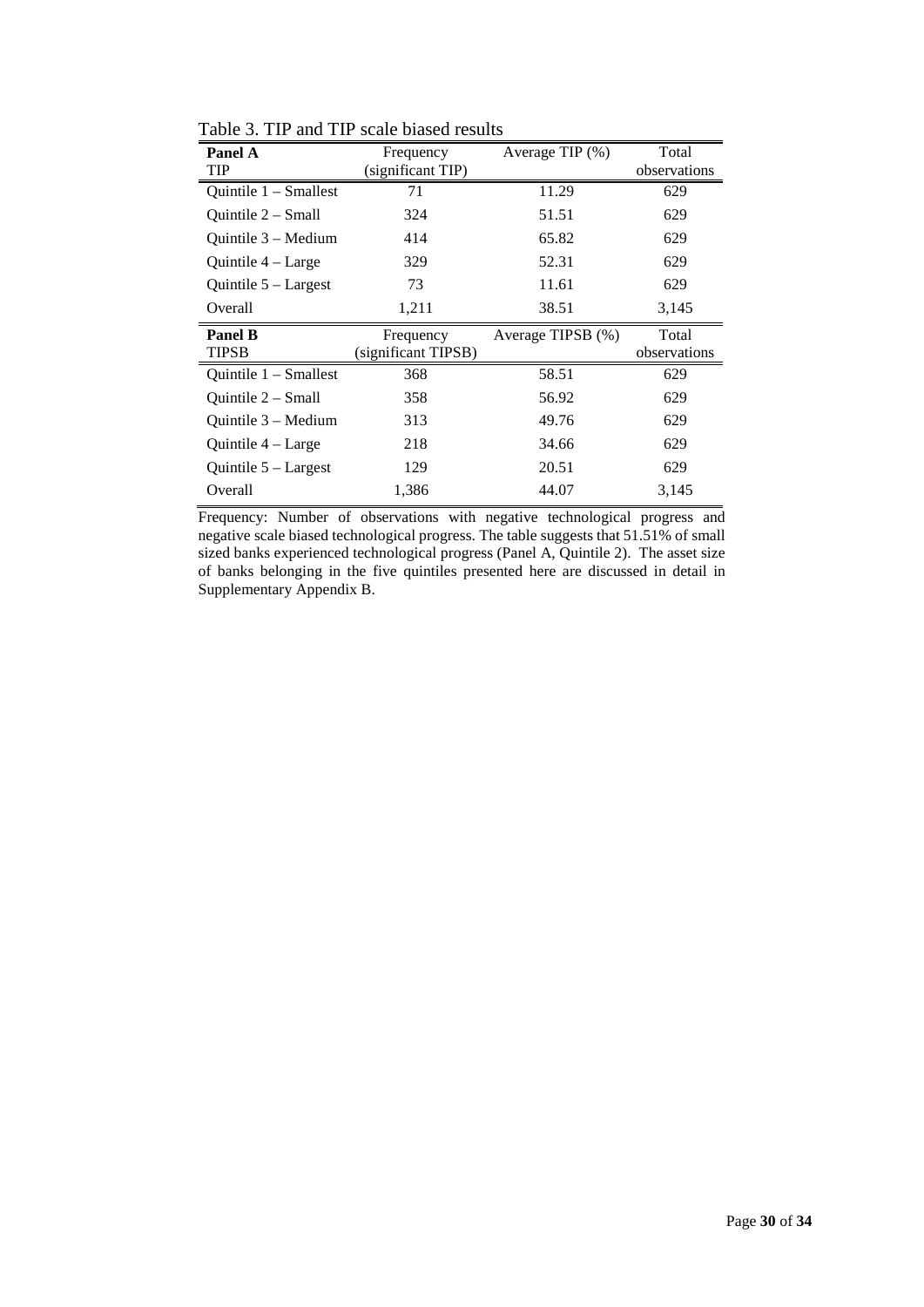|                                     | <b>Dynamic Models</b>     |              |              | <b>Static Models</b> |                      |
|-------------------------------------|---------------------------|--------------|--------------|----------------------|----------------------|
|                                     | <b>SGMM</b>               | Pooled OLS   | Pooled OLS   | <b>VIF</b>           | <b>Fixed Effects</b> |
|                                     |                           | with lag     |              |                      |                      |
| $LLP(t-1)$                          | $0.28\overline{01^{***}}$ | $0.5880***$  |              |                      |                      |
|                                     | (0.0802)                  | (0.149)      |              |                      |                      |
| oprofit                             | $0.4780***$               | $0.2310**$   | $0.2930**$   | 1.16                 | $0.2880***$          |
|                                     | (0.155)                   | (0.107)      | (0.133)      |                      | (0.110)              |
| equity                              | $-0.0404$                 | $-0.0203$    | $-0.0229$    | 1.21                 | $-0.136**$           |
|                                     | (0.0284)                  | (0.0148)     | (0.0184)     |                      | (0.0614)             |
| loangr                              | $-0.0016$                 | $-0.0003$    | $-0.0029$    | 1.06                 | $-0.0025$            |
|                                     | (0.0049)                  | (0.0019)     | (0.0023)     |                      | (0.0019)             |
| GDPGR                               | $-0.0477***$              | $-0.0360***$ | $-0.0292**$  | 1.43                 | $-0.0355***$         |
|                                     | (0.0142)                  | (0.0135)     | (0.0146)     |                      | (0.0129)             |
| <b>UNEMP</b>                        | 0.0544                    | 0.0320       | 0.0642       | 1.56                 | $-0.0172$            |
|                                     | (0.0523)                  | (0.0334)     | (0.0725)     |                      | (0.0482)             |
| roae                                | $-0.0351***$              | $-0.0356***$ | $-0.0444***$ | 1.15                 | $-0.0434***$         |
|                                     | (0.0072)                  | (0.0059)     | (0.0069)     |                      | (0.0074)             |
| ITIP <sub>0</sub>                   | $-0.0917**$               | $-0.0599*$   | $-0.0713$    | 1.32                 | $-0.0106$            |
|                                     | (0.0369)                  | (0.0340)     | (0.0544)     |                      | (0.0393)             |
| ITIPSB <sub>0</sub>                 | $0.3170**$                | $0.2910***$  | $0.417***$   | 2.31                 | 0.298                |
|                                     | (0.144)                   | (0.100)      | (0.138)      |                      | (0.250)              |
| $ITIP_{>0}$                         | 0.0344                    | 0.00230      | 0.0087       | 1.38                 | $-0.0263$            |
|                                     | (0.0352)                  | (0.0144)     | (0.0158)     |                      | (0.0610)             |
| $ITIPSB_{>0}$                       | $-0.0682$                 | $-0.0583$    | $-0.0469$    | 2.15                 | 0.0013               |
|                                     | (0.117)                   | (0.0809)     | (0.117)      |                      | (0.172)              |
| <b>SIZE</b>                         | $-0.0020***$              | $-0.0009*$   | $-0.0022***$ | 1.42                 | $-0.0033$            |
|                                     | (0.0007)                  | (0.0004)     | (0.0003)     |                      | (0.0045)             |
| <b>INPL</b>                         | 0.0016                    | $-0.0138$    | 0.0073       | 2.03                 | $0.0500**$           |
|                                     | (0.0198)                  | (0.0148)     | (0.0271)     |                      | (0.0197)             |
| lodep                               | $-0.0001$                 | $-0.0002$    | $-0.0004$    | 1.15                 | $-0.0017$            |
|                                     | (0.0003)                  | (0.0002)     | (0.0005)     |                      | (0.0017)             |
| crisis                              | 0.0012                    | $-0.0002$    | 0.0013       | 1.56                 | 0.0006               |
|                                     | (0.0008)                  | (0.0008)     | (0.0011)     |                      | (0.0008)             |
| EU15                                | $-0.0024*$                | $-0.0025***$ | $-0.0035***$ | 1.29                 | $-0.0222$            |
|                                     | (0.0013)                  | (0.0010)     | (0.0013)     |                      | (0.0193)             |
| listed                              | 0.0002                    | 0.0009       | 0.0014       | 1.05                 | $0.0433*$            |
|                                     | (0.0010)                  | (0.0007)     | (0.0009)     |                      | (0.0231)             |
| constant                            | $0.0179***$               | $0.0123**$   | $0.0242***$  |                      | 0.0480               |
|                                     | (0.0069)                  | (0.0057)     | (0.0072)     |                      | (0.0393)             |
| $\boldsymbol{N}$                    | 3145                      | 3145         | 3195         |                      | 3195                 |
| $R^2$                               |                           | 0.622        | 0.187        |                      | 0.218                |
| Robust Hausman test (p-value)       |                           |              |              |                      | 0.000                |
| $AR(1)$ test (p-value)              | 0.000                     |              |              |                      |                      |
| $AR(2)$ test (p-value)              | 0.957                     |              |              |                      |                      |
| Lags                                | $2 - 4$                   |              |              |                      |                      |
| IV count (groups)                   | 442 (450)                 |              |              |                      |                      |
| Hansen test of overidentification   | 0.516                     |              |              |                      |                      |
| $(p-value)$                         |                           |              |              |                      |                      |
| Underidentification test for        | 0.0078                    |              |              |                      |                      |
| differenced equation                |                           |              |              |                      |                      |
| Underidentification test for levels | 0.0220                    |              |              |                      |                      |
| equation                            |                           |              |              |                      |                      |

Table 4. Results of Loan Loss Provisioning Identification

 $p < 0.10$ ,  $^{**}$   $p < 0.05$ ,  $^{***}$   $p < 0.01$ . Windmeijer (2005) robust standard errors reported. For brevity, we report only the key diagnostics here. A detailed description of the additional statistics is presented in Supplementary Appendix D.  $AR(1)$  and  $AR(2)$  are tests for first and second order serial correlation, under the null hypothesis of no serial correlation. The 'lags' show the number of lags used in the GMM model for bank specific variables. The Hansen test of overidentification is under the null that all instruments are valid.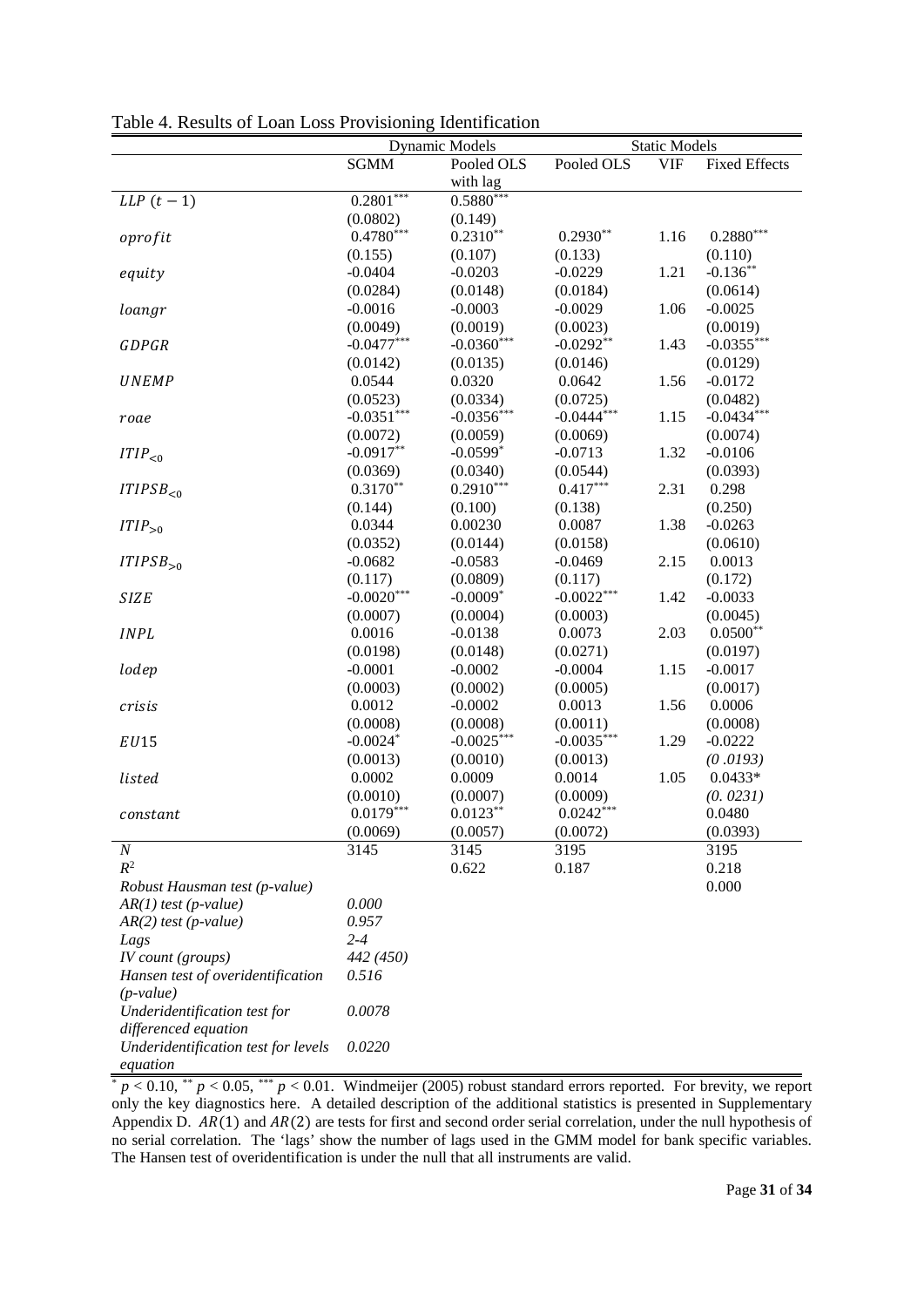|                         | Model 1                   | Model 2          | Model 3          |
|-------------------------|---------------------------|------------------|------------------|
|                         | Without Tech Change       | Post Crisis      | Non-Linear       |
|                         |                           | Income smoothing | Income Smoothing |
| $LLP(t-1)$              | $0.25\overline{50}^{***}$ | $0.2890***$      | $0.2670***$      |
|                         | (0.0776)                  | (0.0774)         | (0.0798)         |
| oprofit                 | $0.6390***$               | $0.5080***$      |                  |
|                         | (0.1650)                  | (0.1640)         |                  |
| $crisis \times oprofit$ |                           | 0.0133           |                  |
|                         |                           | (0.147)          |                  |
| doprofit                |                           |                  | $0.3006***$      |
|                         |                           |                  | (0.0690)         |
| equity                  | $-0.0513$                 | $-0.0456$        | $-0.0371$        |
|                         | (0.0343)                  | (0.0297)         | (0.0268)         |
| loangr                  | $-0.0015$                 | $-0.0014$        | 0.0015           |
|                         | (0.0050)                  | (0.0052)         | (0.0052)         |
| <b>GDPGR</b>            | $-0.0529***$              | $-0.0415**$      | $-0.0390***$     |
|                         | (0.0162)                  | (0.0183)         | (0.0132)         |
| <b>UNEMP</b>            | 0.0500                    | 0.0511           | 0.0517           |
|                         | (0.0559)                  | (0.0536)         | (0.054)          |
| roae                    | $-0.0395***$              | $-0.0357***$     | $-0.0344***$     |
|                         | (0.0087)                  | (0.0073)         | (0.0068)         |
| ITIP <sub>0</sub>       |                           | $-0.0831**$      | $-0.0855***$     |
|                         |                           | (0.0332)         | (0.0383)         |
| ITIPSB <sub>0</sub>     |                           | $0.3170**$       | $0.3820**$       |
|                         |                           | (0.1490)         | (0.1570)         |
| $ITIP_{>0}$             |                           | 0.0328           | 0.0427           |
|                         |                           | (0.0376)         | (0.0351)         |
| $ITIPSB_{>0}$           |                           | $-0.0639$        | $-0.156$         |
|                         |                           | (0.108)          | (0.123)          |
| <b>SIZE</b>             | 0.0005                    | $-0.0021***$     | $-0.0018**$      |
|                         | (0.0014)                  | (0.0008)         | (0.0007)         |
| <b>INPL</b>             | 0.0087                    | 0.0089           | 0.0067           |
|                         | (0.0211)                  | (0.0238)         | (0.0196)         |
| lodep                   | 0.0003                    | $-0.0001$        | 0.0001           |
|                         | (0.0004)                  | (0.0004)         | (0.0003)         |
| crisis                  | $0.0023***$               | 0.0012           | 0.0005           |
|                         | (0.0011)                  | (0.0024)         | (0.0008)         |
| EU15                    | $-0.0027**$               | $-0.0005$        | $-0.0027**$      |
|                         | (0.0013)                  | (0.0028)         | (0.0012)         |
| listed                  | $-0.0008$                 | $-0.0031$        | 0.0007           |
|                         | (0.0013)                  | (0.0035)         | (0.0009)         |
| constant                | $-0.0004$                 | $0.0168***$      | $0.0212***$      |
|                         | (0.0120)                  | (0.0063)         | (0.0072)         |
| $\boldsymbol{N}$        | 3145                      | 3145             | 3145             |
| $AR(1)$ test (p-value)  | 0.000                     | 0.000            | 0.000            |
| $AR(2)$ test (p-value)  | 0.919                     | 0.945            | 0.828            |
| Lags                    | $2 - 6$                   | $2 - 4$          | $2 - 4$          |
| $IV$ count (groups)     | 390 (450)                 | 442 (450)        | 443 (450)        |
| Hansen (p-value)        | 0.290                     | 0.470            | 0.511            |
| Year Effects            | Insignificant             | Insignificant    | Insignificant    |

Table 5. Additional Analyses

 $* p < 0.10, ** p < 0.05, ** p < 0.01$ . Windmeijer (2005) robust standard errors reported. AR(1) and AR(2) are tests for first and second order serial correlation, under the null hypothesis of no serial correlation. The 'lags' show the number of lags used in the GMM model for bank specific variables. Our results hold under different lag choices. The Hansen test of overidentification is under the null that all instruments are valid.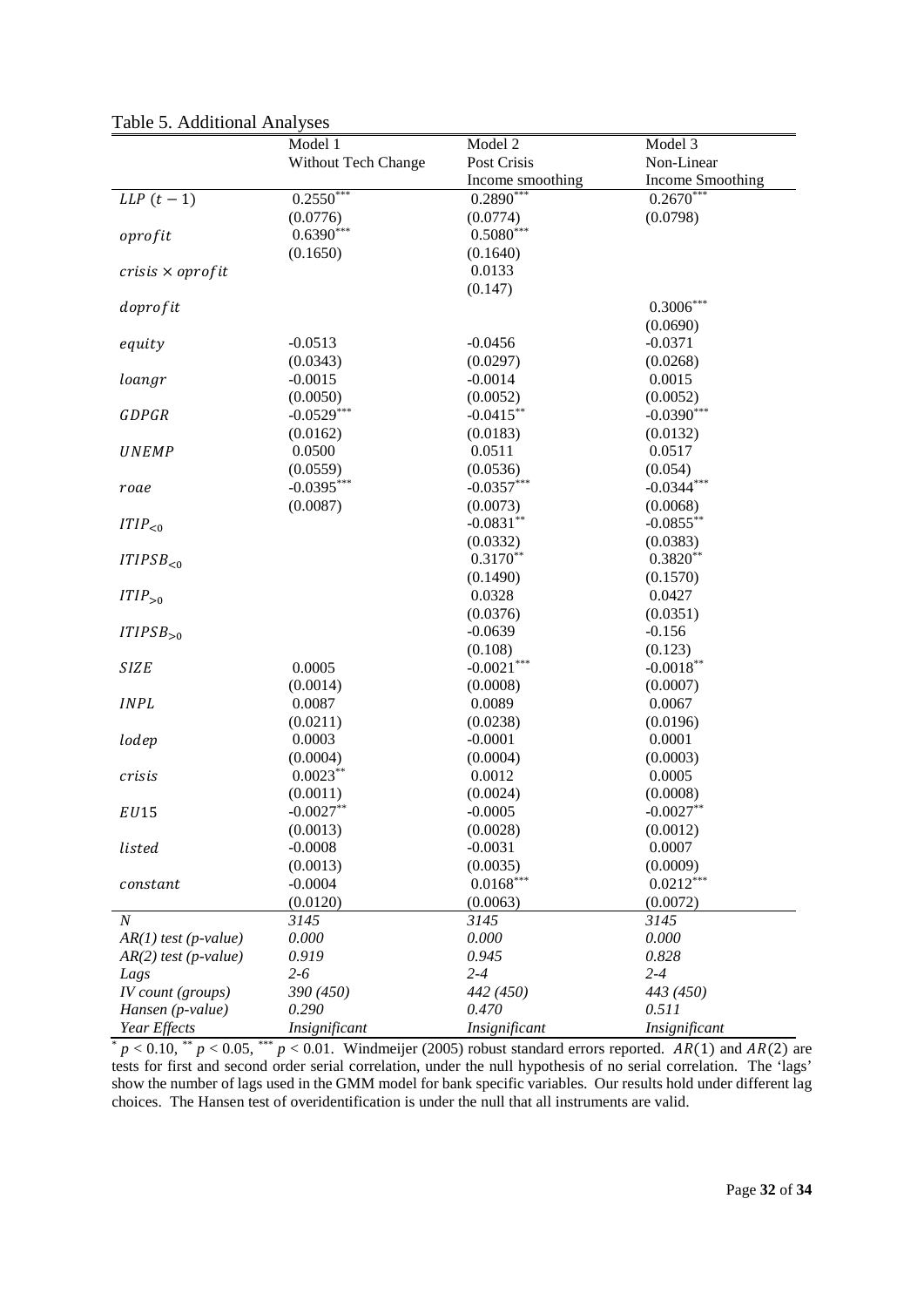Figure 1. Distributions of Technological Change and Scale Biased Technological Change: pre and post-crisis - Vertical lines represent the median. Values less than zero indicate technological progress



Panel A: Technological Innovative Progress (TIP) Panel B: Technological Innovative Progress Scale Biased (TIPSB)